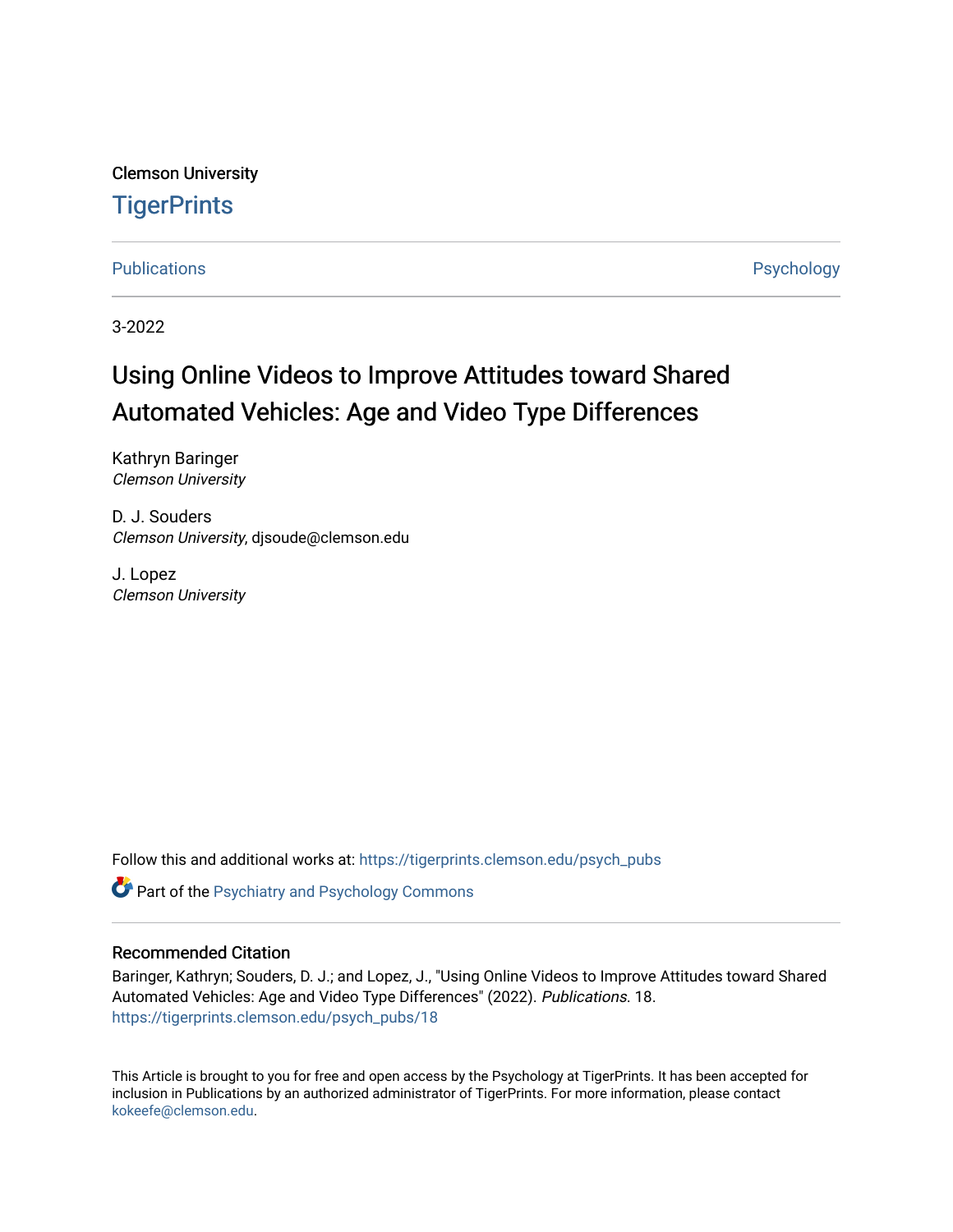# **Using Online Videos to Improve Attitudes toward Shared Automated Vehicles: Age and Video Type Differences**

Kathryn Baringer, D. J. Souders\*, and J. Lopez

*Psychology Department, Clemson University, Clemson, United States*

**Dustin J. Souders, Ph.D.** Department of Psychology Clemson University, Clemson, SC, 29634 Email: [djsoude@clemson.edu](mailto:djsoude@clemson.edu) ORCiD: 0000-0003-1184-1289 Twitter: @DJSouders

Provide short biographical notes on all contributors here if the journal requires them.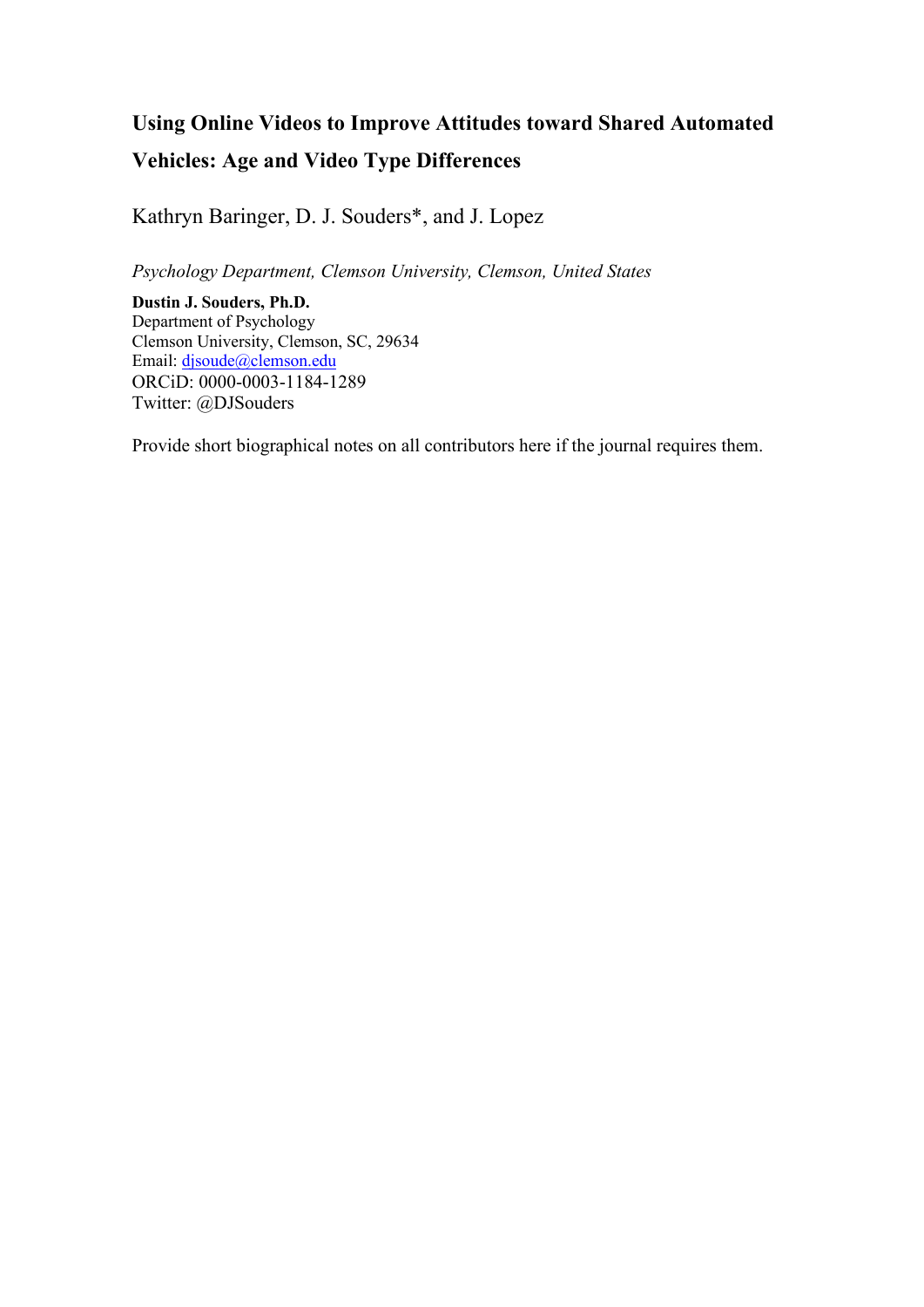# **Using Online Videos to Improve Attitudes toward Shared Automated Vehicles: Age and Video Type Differences**

Introducing shared automated vehicles (SAVs) should lead to several societal benefits, but both automated vehicles (AVs) and ridesharing must overcome barriers to acceptance. Previous research has investigated age differences in ridesharing usage and factors influencing acceptance of AVs. We investigate age differences in how two online introductory videos (educational or experiential) affect anticipated SAV acceptance. Participants in three different age groups were randomly assigned to watch 1.) an educational video about SAV technologies and potential benefits, 2.) an experiential video showing a SAV navigating traffic, 3.) both the experiential and educational videos, or 4.) a control video explaining how current ridesharing services work. Attitudes toward SAVs were measured pre- and post-video(s). Significant differences were found between video conditions relative to the control video, and between age groups. Findings suggest that educational and/or experiential videos delivered in an online format can modestly improve viewers' attitudes toward SAVs particularly older adults'.

Keywords: shared automated vehicles; introductory information; online videos; age differences; technology acceptance

## **Introduction**

For many, ridesharing can be a convenient and cost-effective transportation alternative to a personal car and can potentially help solve first-mile-last-mile problems (i.e., getting from home to a metro station and back) when using high throughput public transit systems (Gururmurthy, Kockelman, and Zuniga-Garcia, 2020). Previous studies have examined what factors influence a traveller's decision to use ridesharing services offered by transportation network companies (TNCs) such as UberPool or Lyft Shared Ride, where users are paired with other passengers requesting a ride along a similar route. Motivations for using ridesharing services include cost savings, travel time compared to public transportation, and comfort (Sarriera et al., 2017). Age has been found to be a significant factor in ridesharing use, with younger individuals being more likely to use these services than older individuals (Sarriera et al., 2017; Wang et al., 2020). Gender, however, has seen mixed results regarding ridesharing use. Some studies found that males were more likely to use ridesharing services than females (Wang et al.,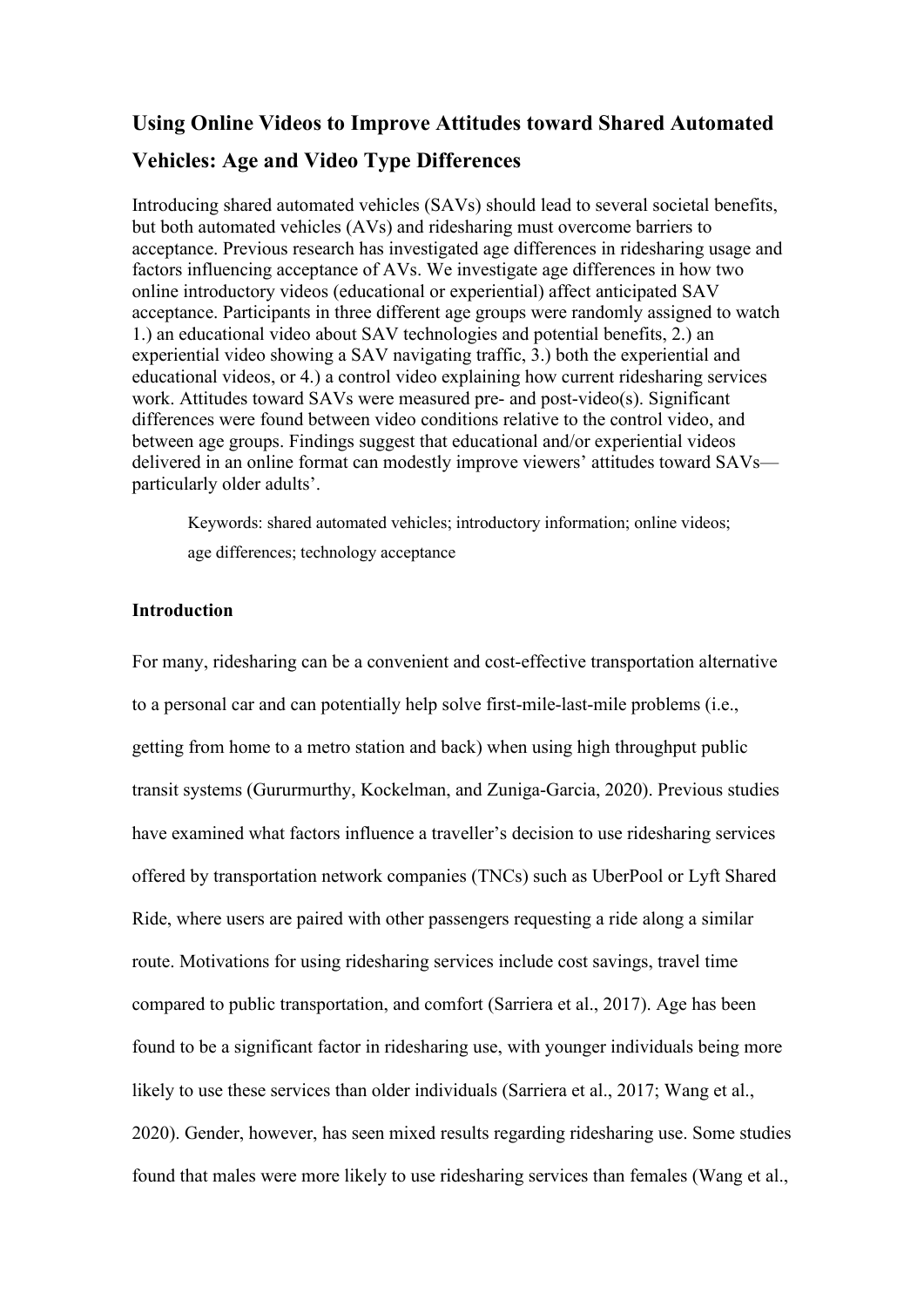2020), while others found no gender differences (Sarriera et al., 2017). For this reason, our hypotheses focus on age differences rather than gender differences.

Automated vehicles (AVs) should improve rider comfort and allow drivers to put the time and effort they would normally put into navigating through traffic into other tasks (Motamedi et al., 2019). Shared automated vehicles (SAVs) could lead to several additional benefits including reduced traffic, reduced pollution from vehicles, and improved parking availability (Motamedi et al., 2019, Mason et al., 2020). However, for these benefits to be realized, there needs to be high levels of public acceptance for SAVs (Paddeu et al., 2020).

Factors influencing the acceptance of AVs have also been widely studied (e.g., Kyriakidis et al., 2015; Charness et al., 2018; Wang et al., 2020). Perhaps unsurprisingly, individuals who identify as pro-technology – those who adopt new technologies early and use them often – tend to have positive attitudes toward AVs; as do younger individuals (Wang et al., 2020). Additionally, familiarity with and trust in automated technologies have been shown to positively correlate to positive attitudes toward AVs (Wang et al., 2020; Paddeu et al., 2020). Trust in AVs has been shown to increase with first-hand experience riding in one (Classen et al., 2020; Paddeu et al., 2020), and perceived safety influences both intention-to-use and perceived usefulness of AVs (Motamedi et al., 2019).

Computer-mediated communication has become an appealing approach for marketing and consumer research due to its low cost, speed, and breadth of reachable audiences (Kent & Lee, 1999). While the use of online videos as a persuasion tool is still a relatively new field compared to more traditional computer-mediated communications such as email campaigns, there has been some investigation into how effective different types of online videos are at appealing to their intended audience. For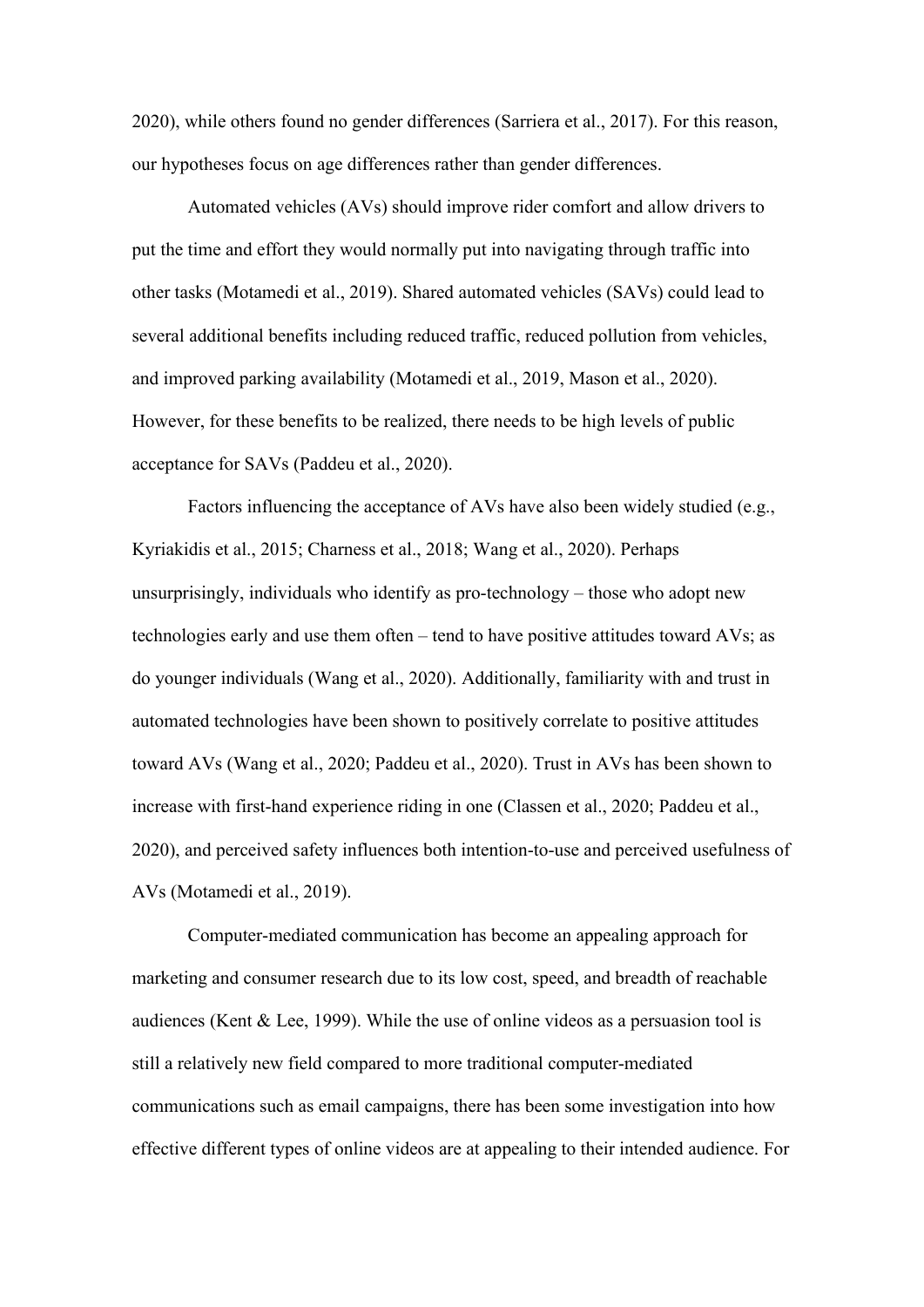example, within the healthcare field, one study found that the instructional use of online videos on using a common psoriasis severity measure was able to improve the accuracy in assigning severity scores for both physicians and patients (Armstrong et al, 2013). In another recent study, the effectiveness of an educational, narrative-based online video was compared to that of traditional printed pamphlets in improving individuals' beliefs in their own ability to taper their opioid use as well as their behavioural intentions to do so, finding significant improvements in patients' attitudes towards the effectiveness of tapering their opioid use and additionally the tapering self-efficacy of patients who viewed the online video versus those who viewed a pamphlet (Feng et al., 2021). This shows the online video medium's unique ability and effectiveness over printed materials in changing attitudes that may be difficult to change. Video interventions have also been shown to be effective in modifying certain types of health behaviours, such as breast self-examination, prostate cancer screening, and sunscreen adherence (Tuong, Larsen and Armstrong, 2014). These are promising indicators for stakeholders that want to use online videos to inform consumers about novel technologies: that by developing online media showing the technology in action, they can educate consumers and/or address any misconceptions they may have.

While much of previous research has focused on age differences in ridesharing usage or factors influencing acceptance of AVs, our study aims to combine these factors by looking at age differences in the malleability of anticipated acceptance of SAVs and the factors influencing anticipated acceptance. For the purposes of this study, we define SAVs as Society of Automotive Engineers (SAE) Levels 4 and 5 which are considered fully autonomous vehicles capable of driving themselves in most (L4) or all situations a human driver could manage (L5; SAE, 2016) being shared by riders traveling similar routes to their various destinations. We also specify anticipated acceptance because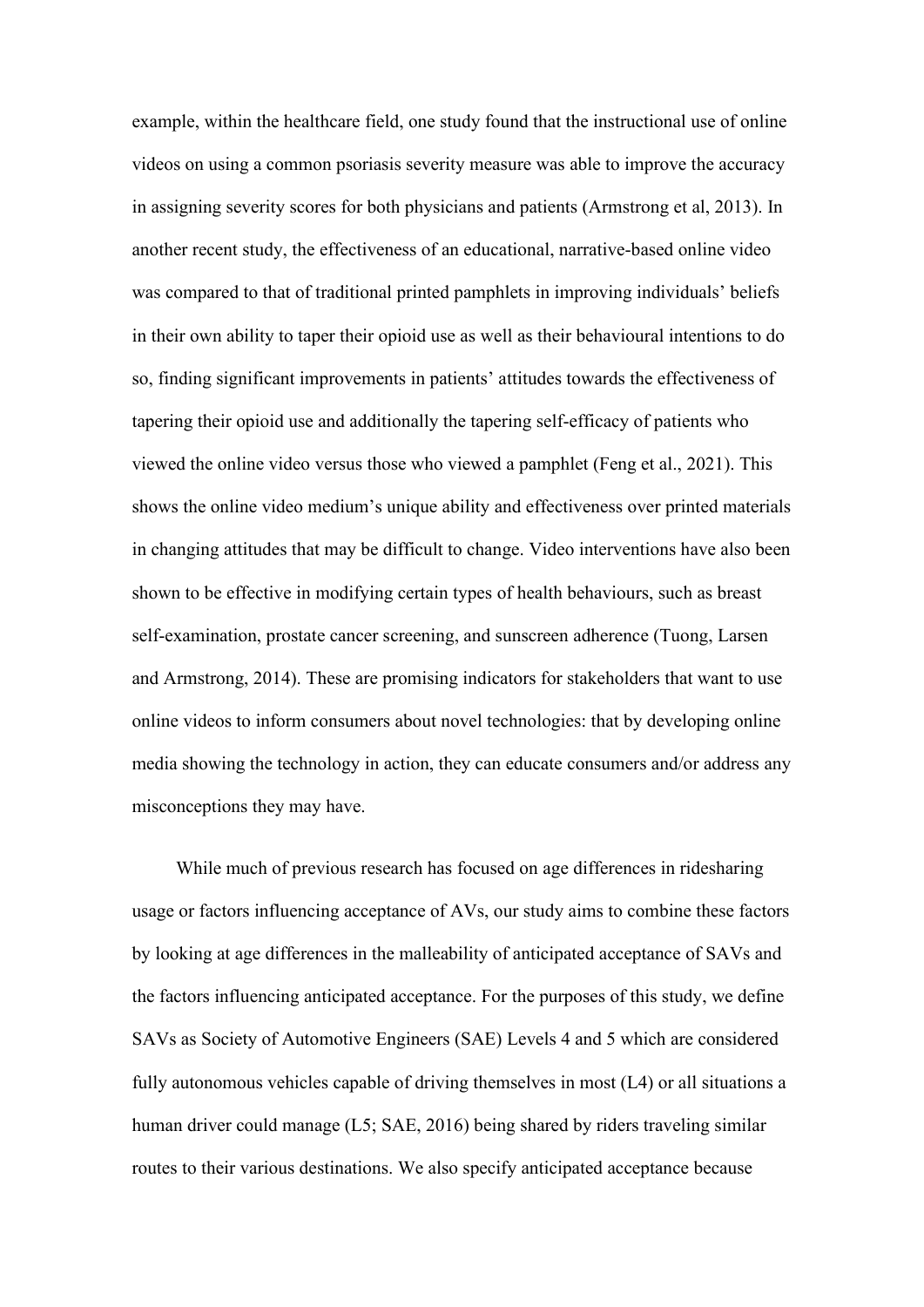SAVs are not currently widely available for consumer use. Our hypotheses are as follows:

- H1: The educational video will have a positive effect on participants' attitudes towards SAVs.
- H2: The experiential video will have a positive effect on participants' attitudes toward SAVs.
- H3: When viewed together, the educational and experiential videos will have a more positive effect on participants' attitudes toward SAVs than either alone.
- H4: Younger participants will have a greater change in attitudes toward SAVs after watching the educational and/or experiential videos than middle aged or older adult participants.
- H5: Younger participants will have more positive attitudes toward SAVs than the middle aged or older participants.

## **Materials and Methods**

# *Experimental Design*

This study employed a 3x4 (age group x video condition) mixed experimental longitudinal study, with the between-subjects component coming from the different condition assignments (control, educational video only, experiential video only, and both educational and experiential videos), and the within-subjects component coming from changes to SAV attitudes before and after viewing their randomly assigned video(s).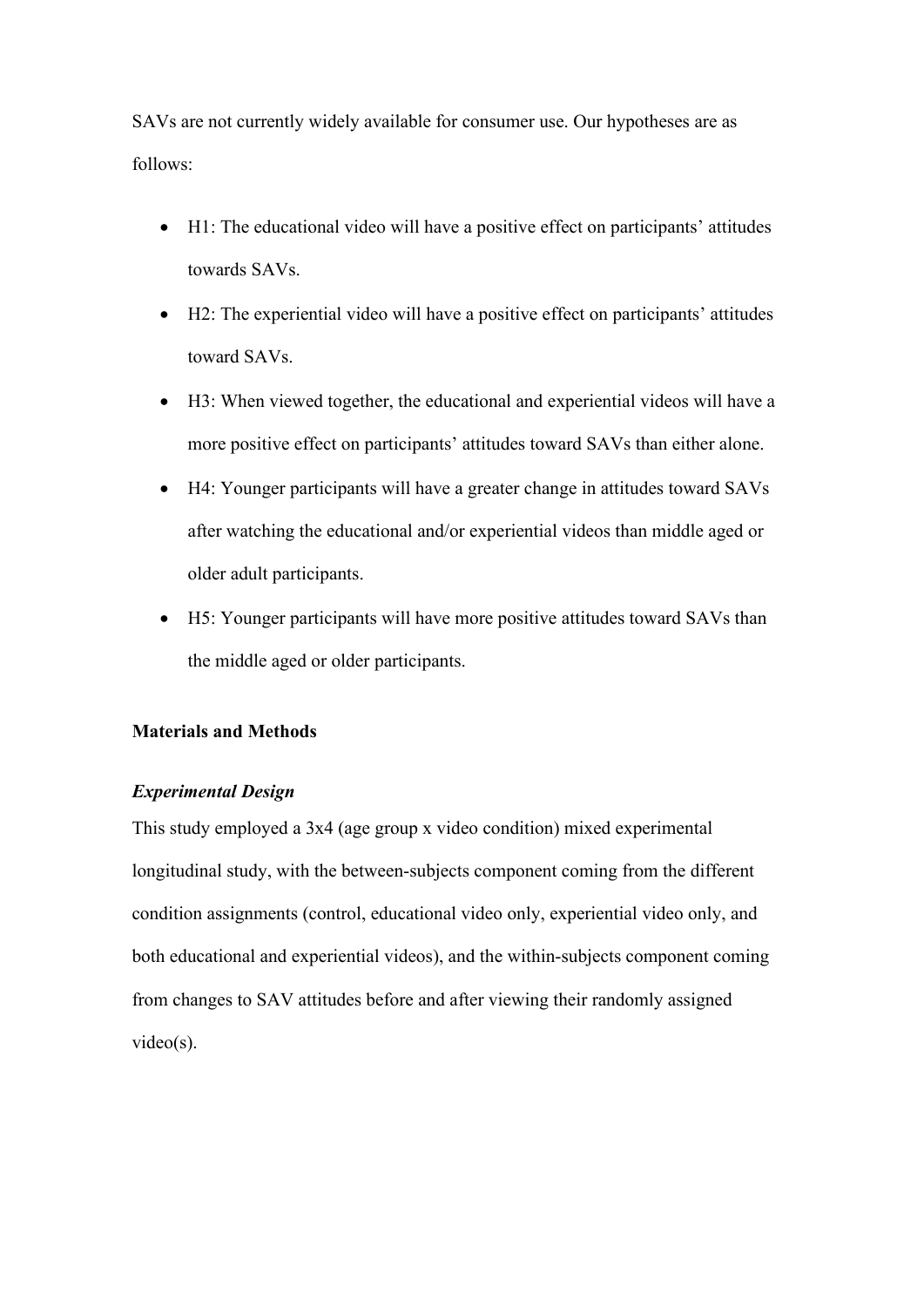#### *Participants*

In order to determine how many participants were necessary to detect an effect size of ~0.25 using *F*-test repeated measured within-between interaction, an a priori power analysis was performed using G\*Power (Faul et al, 2009). A Cohen's *f* effect size of 0.25 was used during the analysis because this was the smallest significant effect size found by Classen and colleagues (2020) in their study that used a similar scale to make the pre-post measurements we used for our pre-post condition main effects. Using three groups of 20 measurements (10 measures each from the pre and post condition surveys) with an alpha level of 0.95, we calculated the minimum total sample size should be 335 participants.

Prior to participant recruitment, we sought and gained approval from Clemson University's institutional review board (approval # IRB2020-315). We recruited three different age groups of adults, with younger adults aged 18-25, middle-aged adults aged 30-64, and older adults aged 65 and over. We recruited the middle-aged and older adults through Prolific (www.prolific.co), an online data collection service, paying participants \$9.50/hour. Younger adults were recruited through Clemson University's SONA system (www.sona-systems.com) for course credit. Students were given three course credits in return for their participation. All participants were US residents, and the survey took 35- 45 minutes to complete.

### *Materials*

Respondents' attitudes towards SAVs might be influenced by several factors, including their current comfort with ridesharing services and their existing attitudes towards technology. To account for participants' comfort with ridesharing services, we used the measures implemented in Sarriera and colleagues' (2017) study on dynamic ridesharing usage (see Appendix A), with responses given using a 7-point Likert scale. To account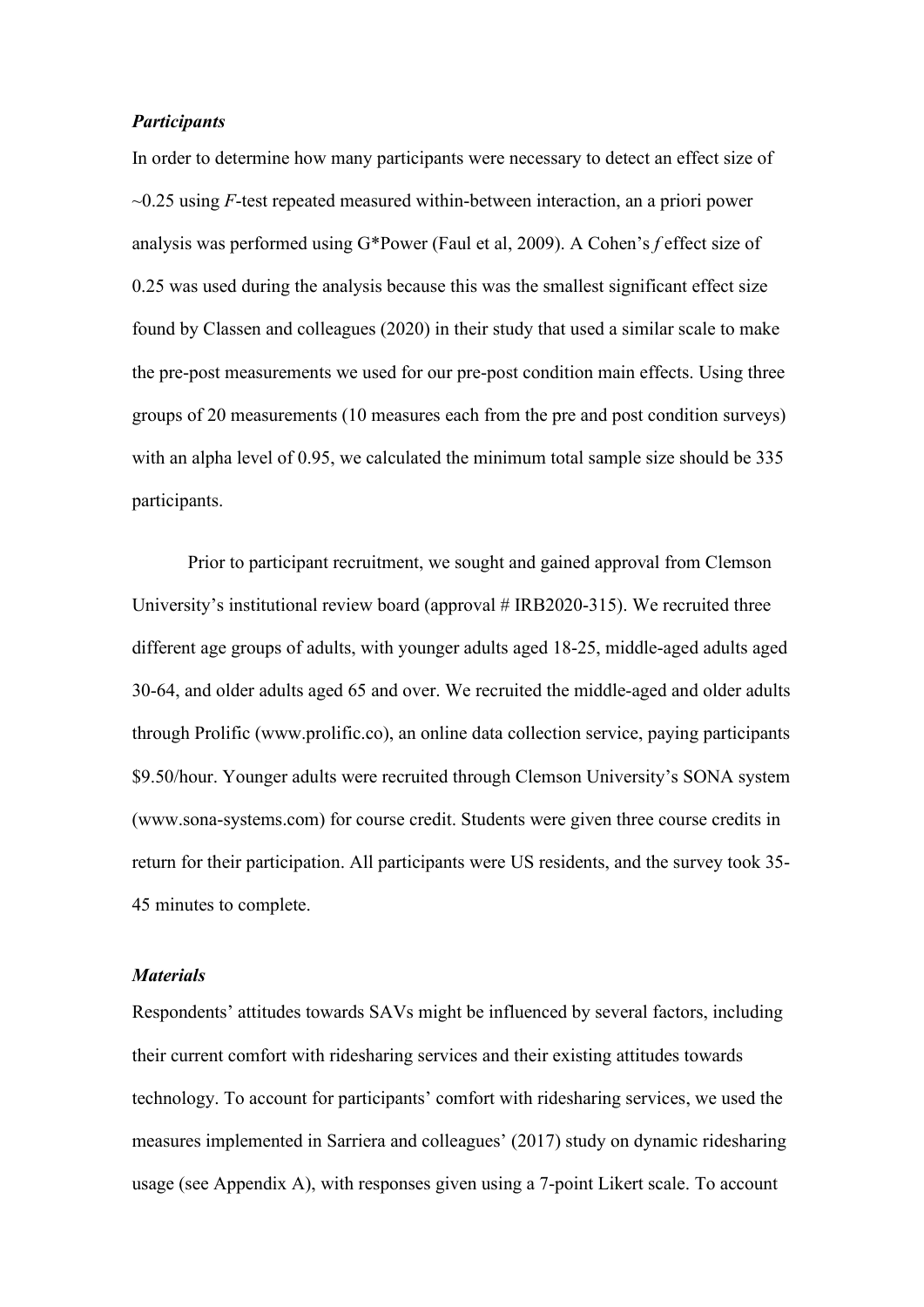for respondents' perceptions of technology, we used a combination of preconceptions measures from Lee and colleagues (2015) and experience measures from Mason and colleagues (2020) using a 100-point slider scale (see Appendix B), with greater values signalling more positive views of technology. Older participants additionally completed an online version of the Montreal Cognitive Assessment (MoCA; Nasreddine et al., 2005) to capture any cognitive impairment.

Our dependent measure was the Shared Automated Vehicle User Perception Survey (SAVUPS; see Appendix B), which consisted of a modified version of the Automated Vehicle User Perception Survey (AVUPS; Mason et al., 2020) that was lightly changed to specifically assess attitudes toward SAV services. The AVUPS has established face and content validity (Mason et al., 2020) as well as construct validity and test-retest validity (Mason et al., 2021). We delivered the SAVUPS before and after participants watched the video(s) assigned to their condition. Responses from this survey can be broken down into the following dimensions that affect an individual's attitude towards AVs: intention to use, trust/reliability, perceived usefulness (PU), perceived ease of use (PEOU), safety, desire for control/driving-efficacy, cost, authority, media, and social influence. Finally, the post-video SAVUPS also concluded with four open-ended questions regarding respondents' attitudes towards AVs.

Our four experimental conditions included several videos (control, educational, experiential, and both educational and experiential) we found or produced and were differentiated based on the videos' content. We produced an educational video using information gathered from the Partners for Automated Vehicle Education (PAVE) website (www.pavecampaign.org) that introduced the different technologies that enable automated driving, what kinds of tasks automation performs better than or worse than human drivers, and the potential benefits of AV acceptance. Our experiential video used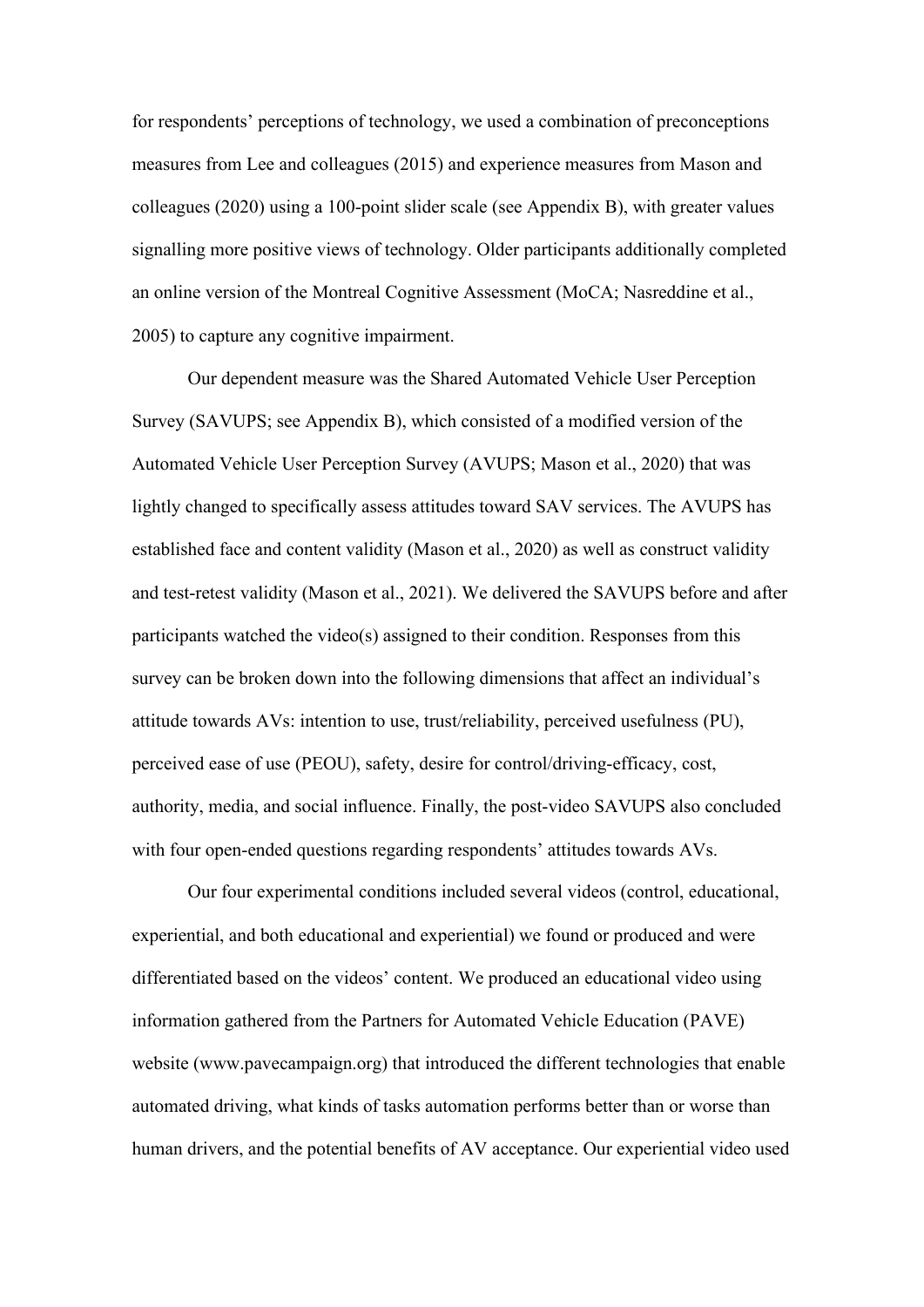raw footage provided by an AV developer (Zoox, Inc.; www.zoox.com) of one of their AVs driving around San Francisco which included both a representation of what the automated driving system (ADS) 'sees' and footage from cameras mounted on the hood and both side mirrors (Figure 1). For the video employed in the control condition, we used a pre-made video describing how ridesharing services like Uber and Lyft work that we found on YouTube (Ridester, 2018).



Figure 1: The top half of the screen shows the view from cameras mounted on an AV; the bottom half shows how the AV technology perceives the car's surroundings.

# *Procedure*

Once participants signed up for our study via SONA or Prolific, they were provided a link to a Qualtrics survey that randomly assigned them to either the educational video condition, the experiential condition, both educational and experiential videos, or a control condition that contained a video detailing how to use TNC services. Participants first filled out standard demographic information – gender, age, whether they lived in an urban/suburban/rural area, etc. – and filled out the comfort with ridesharing and perceptions of technology sections. Older adults completed the MoCA in-between the demographics and ridesharing comfort sections. Next, participants completed the SAV pre-video survey, watched their condition's video(s), then completed the post-video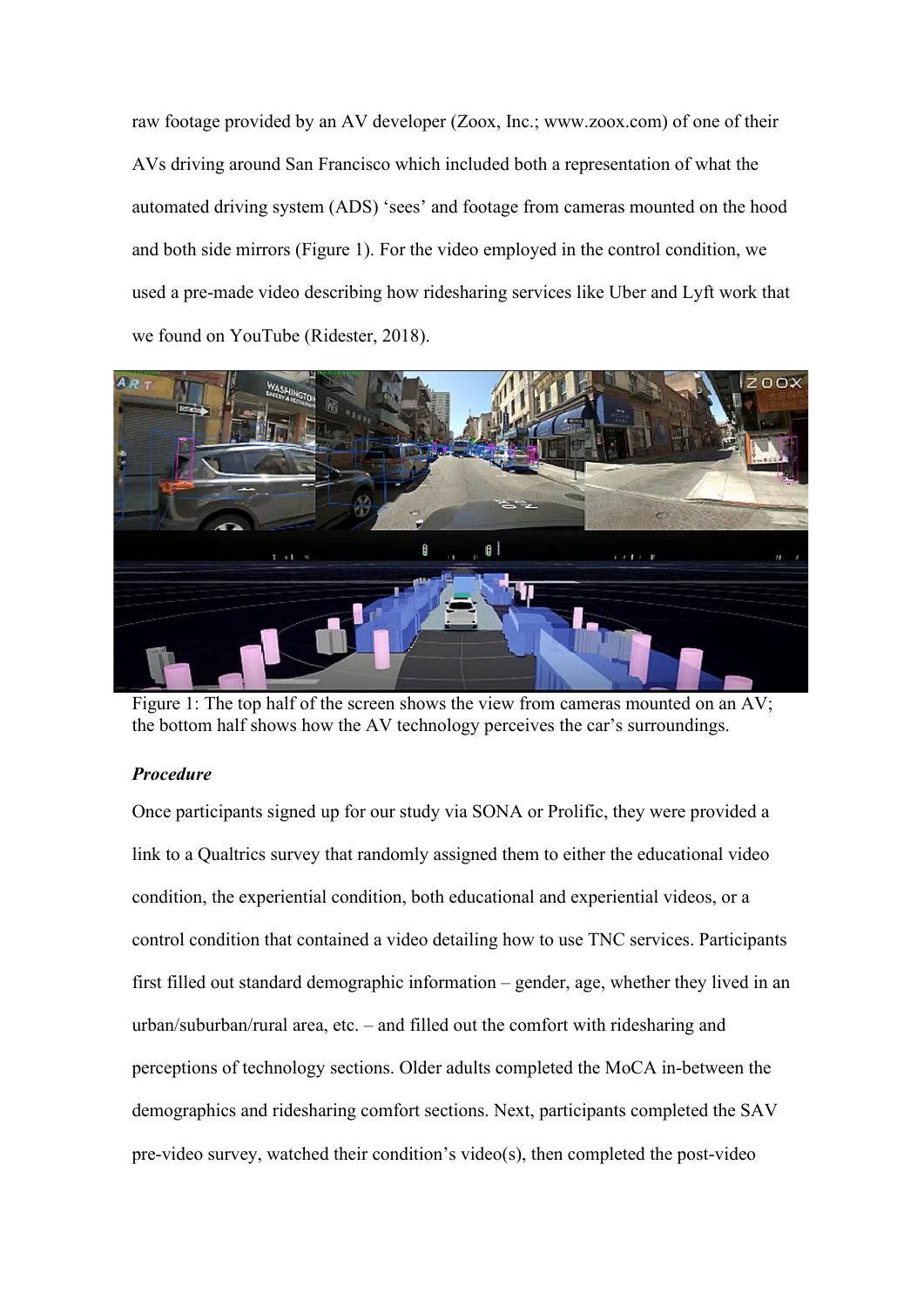SAV survey and questions about comfort with human vs automated drivers. Figure 2 illustrates this survey flow.



Figure 2. Survey Flow. Note: Edu Vid = Educational Video, Exp Vid = Experiential Video.

Because it was critical to our results that participants viewed the video(s) assigned to their conditions and retained their content, before conducting analysis we removed participants who did not spend enough time in the video block to watch their video(s). We also removed participants who failed either of the two attention check questions we inserted into the survey. Whether or not the videos were watched was determined by the length of time spent on the question with the video embedded. If the timing was less than 200 seconds or more than 1,000 seconds, the participant's data was removed from the pool of data for analysis. These numbers were based on the educational video and experiential video lengths being 442 and 420 seconds, respectively. The minimum of 200 seconds was chosen to account for the possibility that participants may choose to watch the videos at 2x speed. Spending longer than 1,000 seconds on the page with the video(s) we took as an indication that the participant clicked 'play' then walked away or turned their attention to another task.

#### *Analysis*

To assess the effects of age and our videos on respondents' attitudes towards SAVs, we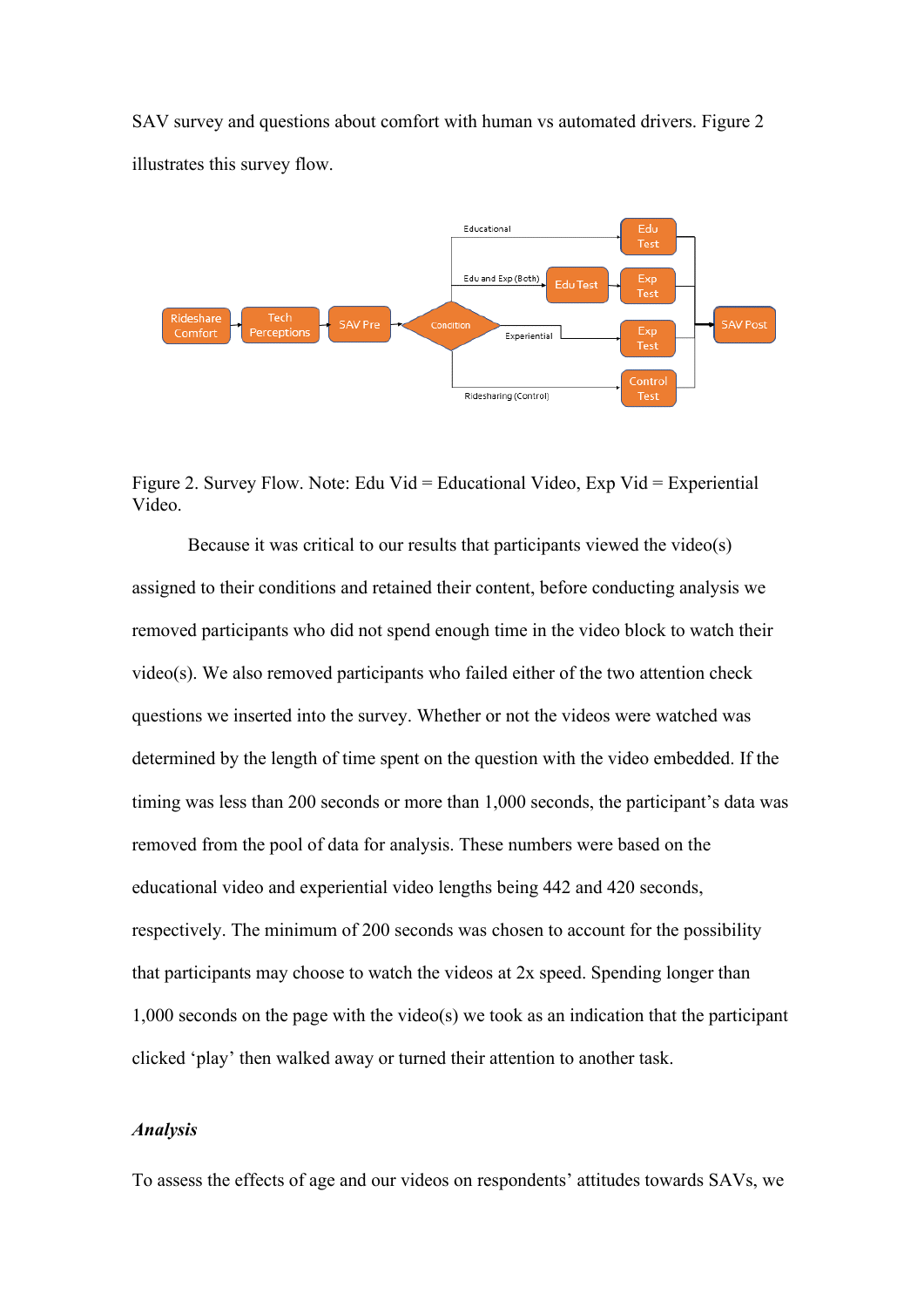performed a 3x4 MANCOVA analysis on the SAVUPS dimension difference scores (intent to use SAVs, trust in SAVs, perceived usefulness of SAVs, perceived ease of use of SAVs, and perceived AV safety) using the independent variables age group (younger  $(18-25)$ , middle  $(30-64)$ , and older  $(65+)$ ) and video condition (ridesharing control video, educational video only, experiential video only, both educational and experiential videos). We included the covariates gender, ridesharing comfort (i.e., how comfortable the respondent was sharing a ridesharing vehicle with another passenger), past and present ridesharing experience, perceptions of technology, as well as the pre-video SAVUPS dimensions cost (i.e., how much cost influences their intent to use SAVs) and desire for control/driving-efficacy (i.e., their preference to drive themselves despite having automation available).

### **Results**

#### *Participants*

Table 1 provides a breakdown of several participant characteristics by both the four video conditions as well as the three age groups. We were able to recruit 239 younger adults, 173 middle-aged adults, and 173 older adults, giving us a total of 585 participants. Older adults MoCA scores were checked to ensure all participants showed no signs of cognitive impairment. No participants needed to be removed from the sample based on cognitive ability. Once participants were screened according to the criteria mentioned above, our final sample consisted of 151 younger adults, 143 middleaged adults, and 144 older adults, giving us a total of 438 participants included in our analysis. See Figure 3 for the baseline SAVUPS dimension scores by age group and Figure 4 for the SAVUPS dimension difference scores (post-video scores minus prevideo scores).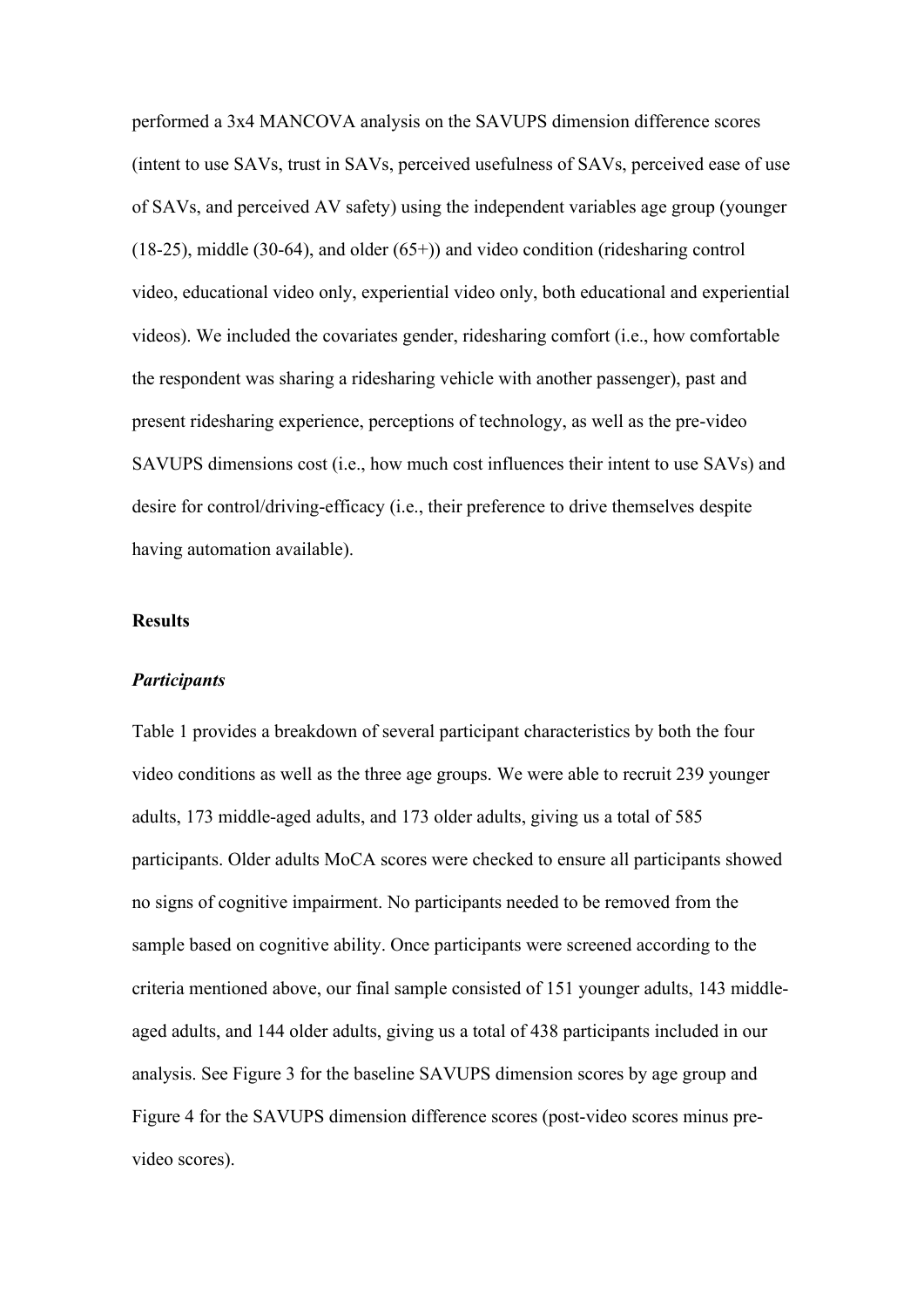#### **Table 1. Video Condition & Age Group Participant Characteristics**

|                    |              |              |             |                |       | Area Type |       |                      |                   |                                    |                                 |                                      |                                 |
|--------------------|--------------|--------------|-------------|----------------|-------|-----------|-------|----------------------|-------------------|------------------------------------|---------------------------------|--------------------------------------|---------------------------------|
|                    |              | $\mathcal N$ | #<br>Female | Average<br>Age | Rural | Suburban  | Urban | Average<br>Education | Average<br>Income | Average<br>Rideshare<br>Experience | Average<br>Rideshare<br>Comfort | Average<br>Technology<br>Perceptions | Average<br><b>MOCA</b><br>Score |
| Video<br>Condition |              |              |             |                |       |           |       |                      |                   |                                    |                                 |                                      |                                 |
|                    | Control      | 124          | 72          | 40.4(21.9)     | 17    | 90        | 19    | 3.57(1.33)           | 7.51(3.85)        | 3.95(2.34)                         | 4.10(1.15)                      | 73.7(12.03)                          | 24.9(1.96)                      |
|                    | Educational  | 104          | 59          | 45.5(21.1)     | 21    | 53        | 29    | 3.87(1.69)           | 6.79(3.92)        | 3.90(2.17)                         | 4.07(1.02)                      | 73.2(15.8)                           | 25.2(2.02)                      |
|                    | Experiential | 111          | 72          | 43.3(21.7)     | 24    | 65        | 22    | 4.05(1.59)           | 6.82(3.72)        | 3.77(2.19)                         | 4.03(.975)                      | 74.1(13.95)                          | 25.1(1.95)                      |
| Age                | Both         | 97           | 52          | 45.4(20.4)     | 19    | 55        | 23    | 4.05(1.54)           | 6.70(3.83)        | 3.64(1.86)                         | 4.09(1.03)                      | 73.2(13.3)                           | 25.4(1.56)                      |
| Group              |              |              |             |                |       |           |       |                      |                   |                                    |                                 |                                      |                                 |
|                    | Younger      | 147          | 99          | 19.9(1.28)     | 22    | 118       | 8     | 2.56(.598)           | 8.35(4.27)        | 4.59(2.39)                         | 4.34(.911)                      | 73.0(13.1)                           |                                 |
|                    | Middle       | 145          | 73          | 41(8.79)       | 25    | 73        | 47    | 4.37(1.45)           | 6.44(3.58)        | 3.94(2.19)                         | 3.81(1.13)                      | 73.8(14.6)                           |                                 |
|                    | Older        | 144          | 83          | 70.2(3.91)     | 34    | 72        | 38    | 4.71(1.42)           | 6.12(3.18)        | 2.91(1.42)                         | 4.07(1.03)                      | 73.8(13.6)                           | 25.2(1.85)                      |

Note. Values are Mean(*SD*). Education values: 1 = "Some high school", 2 = "High school graduate", 3 = "Some college", 4 = "Associate degree (2-year)", 5 = "Bachelor's degree",  $6 =$  "Master's degree",  $7 =$  "Doctoral degree",  $8 =$  "Professional degree (JD, MD)"; Income values:  $1 =$  "\$0-\$9,999",  $2 =$  "\$10K-\$19,999",  $3 =$  "\$20K-\$29,999", 4  $=$  "\$30K-\$39,999", 5 = "\$40K-\$49,999", 6 = "\$50K-\$59,999", 7 = "\$60K-\$69,999", 8 = "\$70K-\$79,999", 9 = "\$80K-\$89,999", 10 = "\$90K-\$99,999", 11 = "\$100K-\$149,999",  $12 = "$150K+"$ ; Rideshare Experience Values:  $1 = "Never", 2 = "3-4 Times$  a year",  $3 = "Once a month", 4 = "2-3 times a month", 5 = "2-3 Times a week", 6 = "3-4 times$  $=$  "Daily"; Rideshare Comfort Values:  $1 =$  "Strongly disagree" -  $7 =$  "Strongly agree"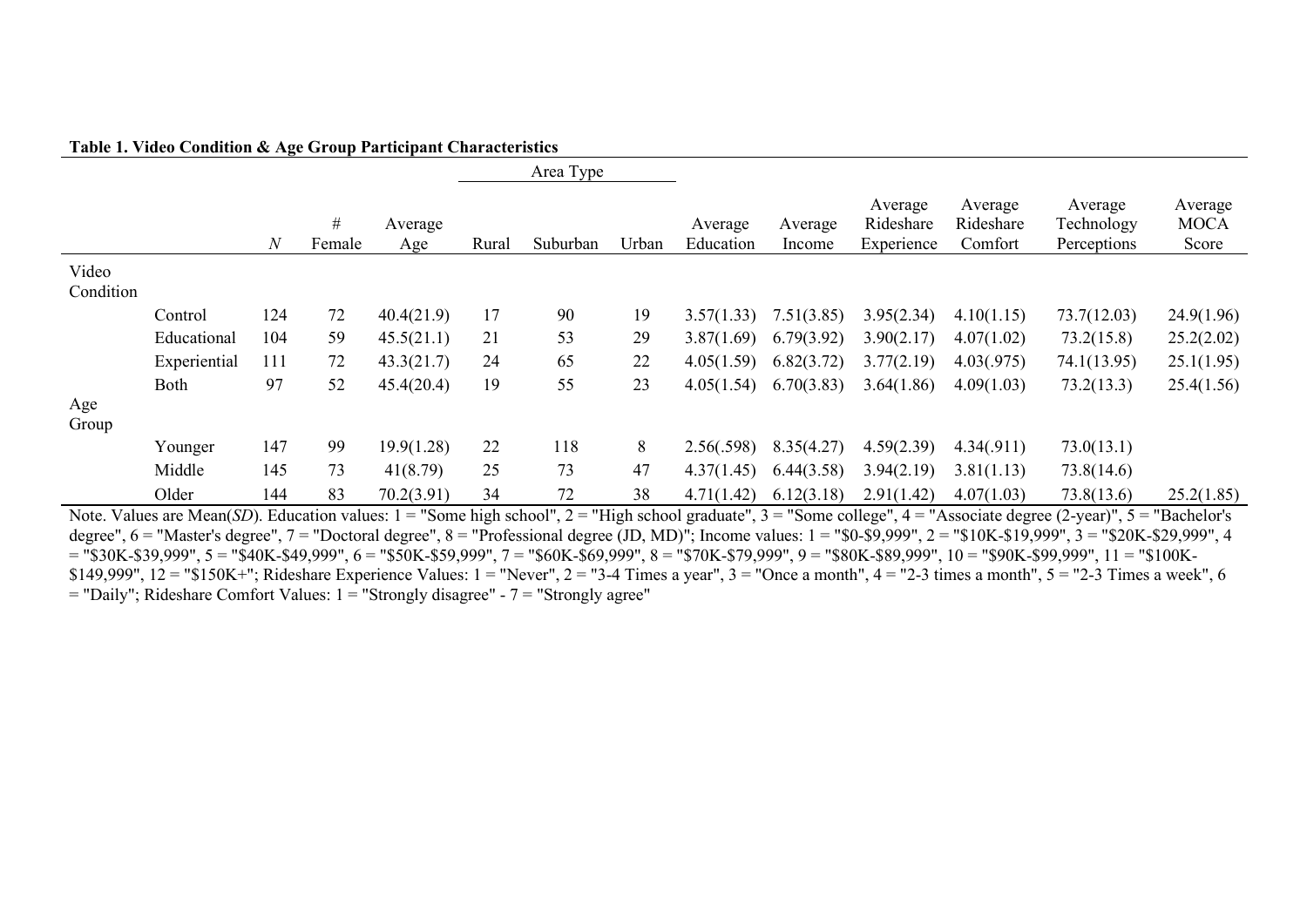

Figure 3. Baseline SAVUPS Dimension Scores by Age Group. Error bars are 95% confidence intervals (CIs).



Figure 4. SAVUPS Dimension Difference Scores by Age Group. Error bars are 95% CIs.

## *SAVUPS Difference Score MANCOVA*

Levene's test was performed and was not found to be significant for any of the

dependent variables, so the assumption of homogeneity of variance was not violated.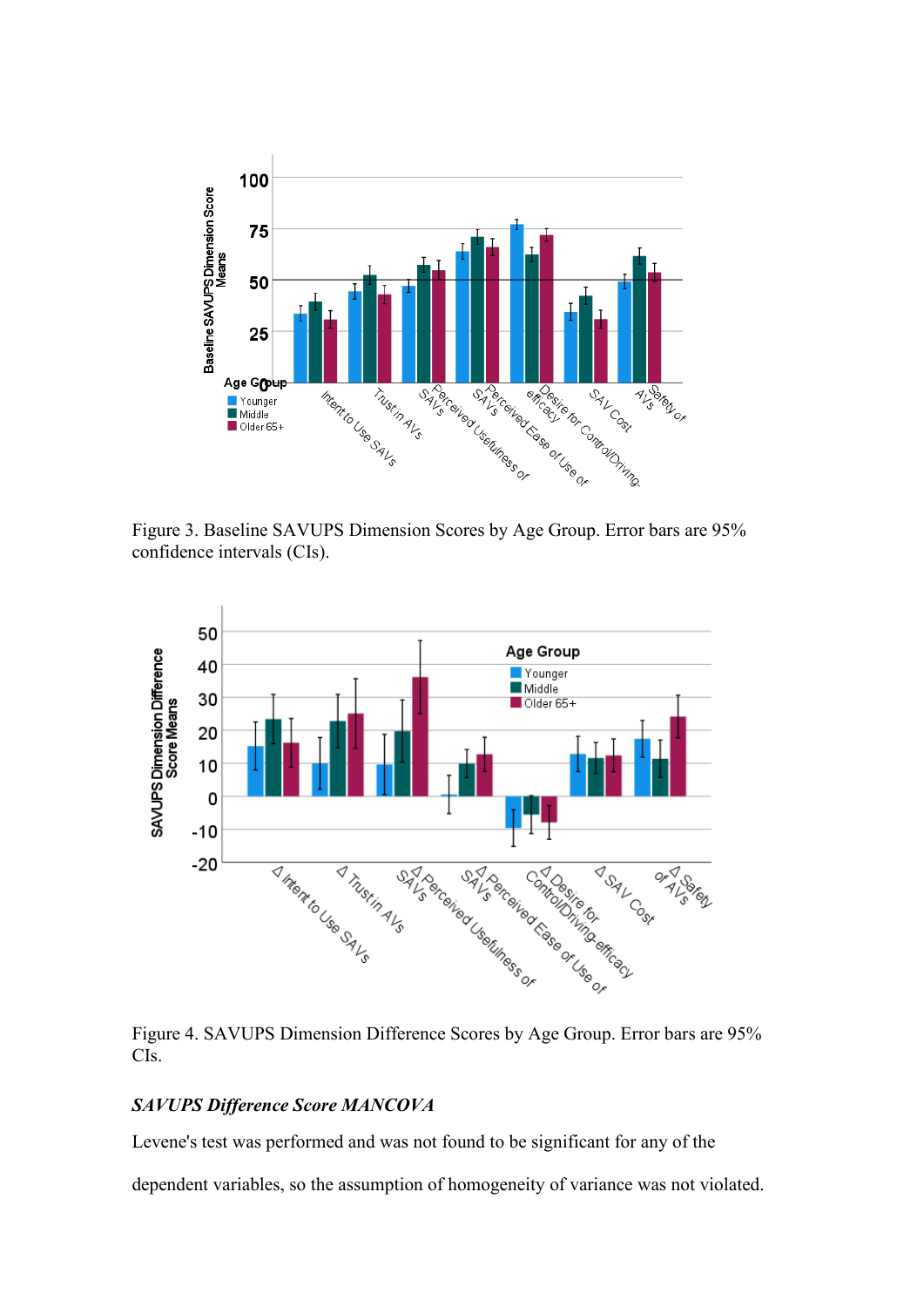Box's M test was also not statistically significant, so the assumption of covariance homogeneity was also not violated. Multivariate tests showed rideshare experience to be the only significant covariate (Pillai's Trace = .034,  $F(5, 414) = 2.87$ ,  $p < .016$ ,  $\eta_p^2 =$ .034), with more rideshare experience associated with significantly lower intent to use difference scores  $(F(1, 418) = 4.52, p < .036, \eta_p^2 = .011)$  and PEOU difference scores  $(F(1, 418) = 7.18, p < .009, \eta_p^2 = .017).$ 

No significant interactions were found in the multivariate tests (Pillai's Trace = 0.082,  $F(30, 2090) = 1.16$ ,  $p = .25$ ,  $\eta_p^2 = .016$ ), but a significant between-subjects test interaction between video condition and age group was observed  $(F(6, 418) = 2.65, p <$ .02,  $\eta_p^2$  = .037). Explored graphically (see Figure 5), it revealed that older participants in the control condition reported significantly higher PEOU difference scores after watching the control video on how to use ridesharing services than other age groups in their video condition. While such inconsistencies are to be questioned, we believe this has meaningful implications which we will elaborate on during discussion.



**Video Conditions**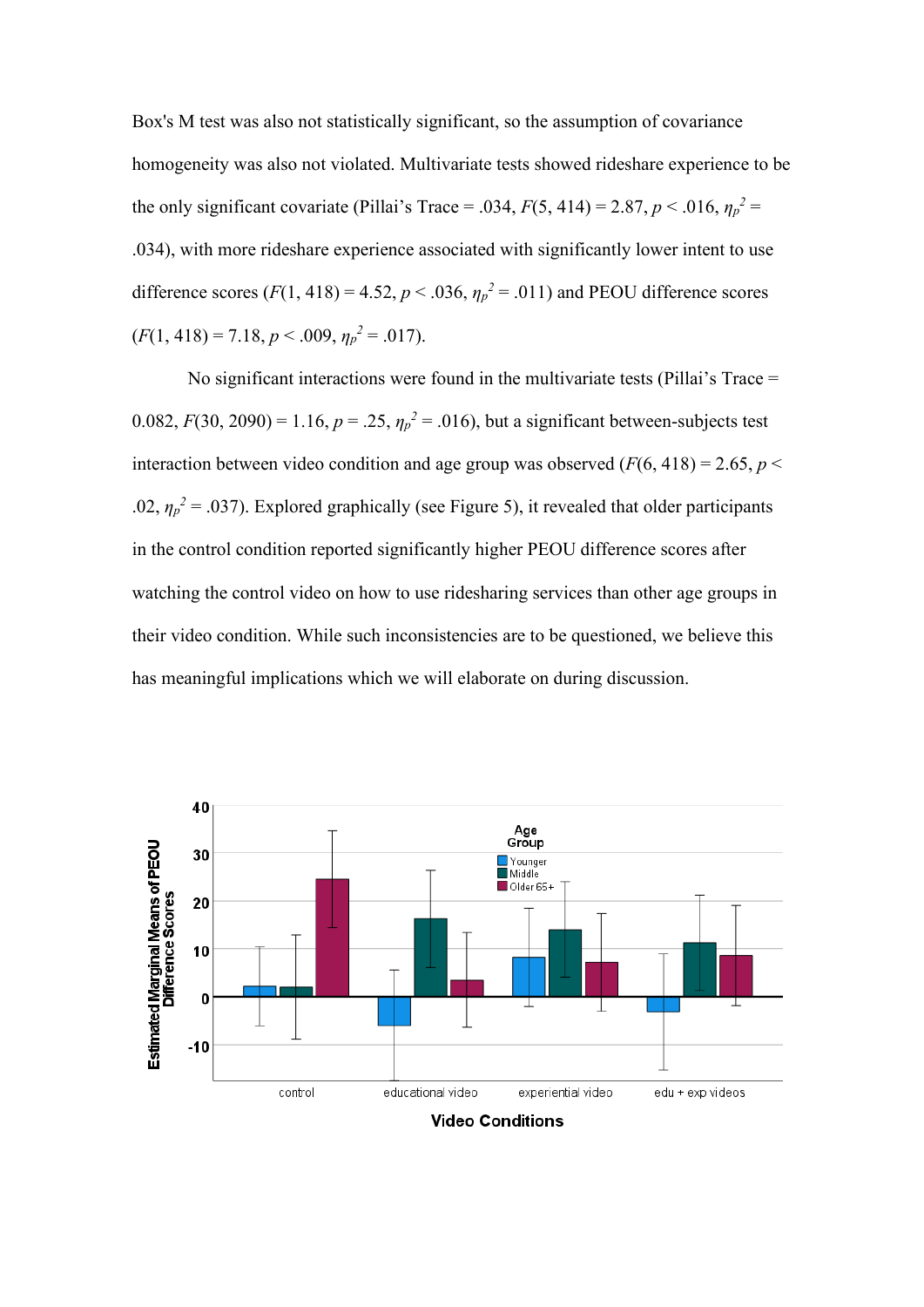Figure 5. Observed Between-Subjects Tests Video Condition by Age Group Interaction on Perceived Ease of Use. Error bars are 95% CIs.

Main effects observed between the video conditions and age groups are detailed in the paragraphs that follow. See the descriptive statistics for the SAVUPS difference scores in Table 2 and full results of this analysis in Table 3. Covariates appearing in the model are evaluated at the following values:  $gender = 1.60$ , technology perceptions = 73.54, rideshare experience = 3.84, rideshare comfort = 4.07, SAVUPS driving = 211.47, SAVUPS cost = 71.77.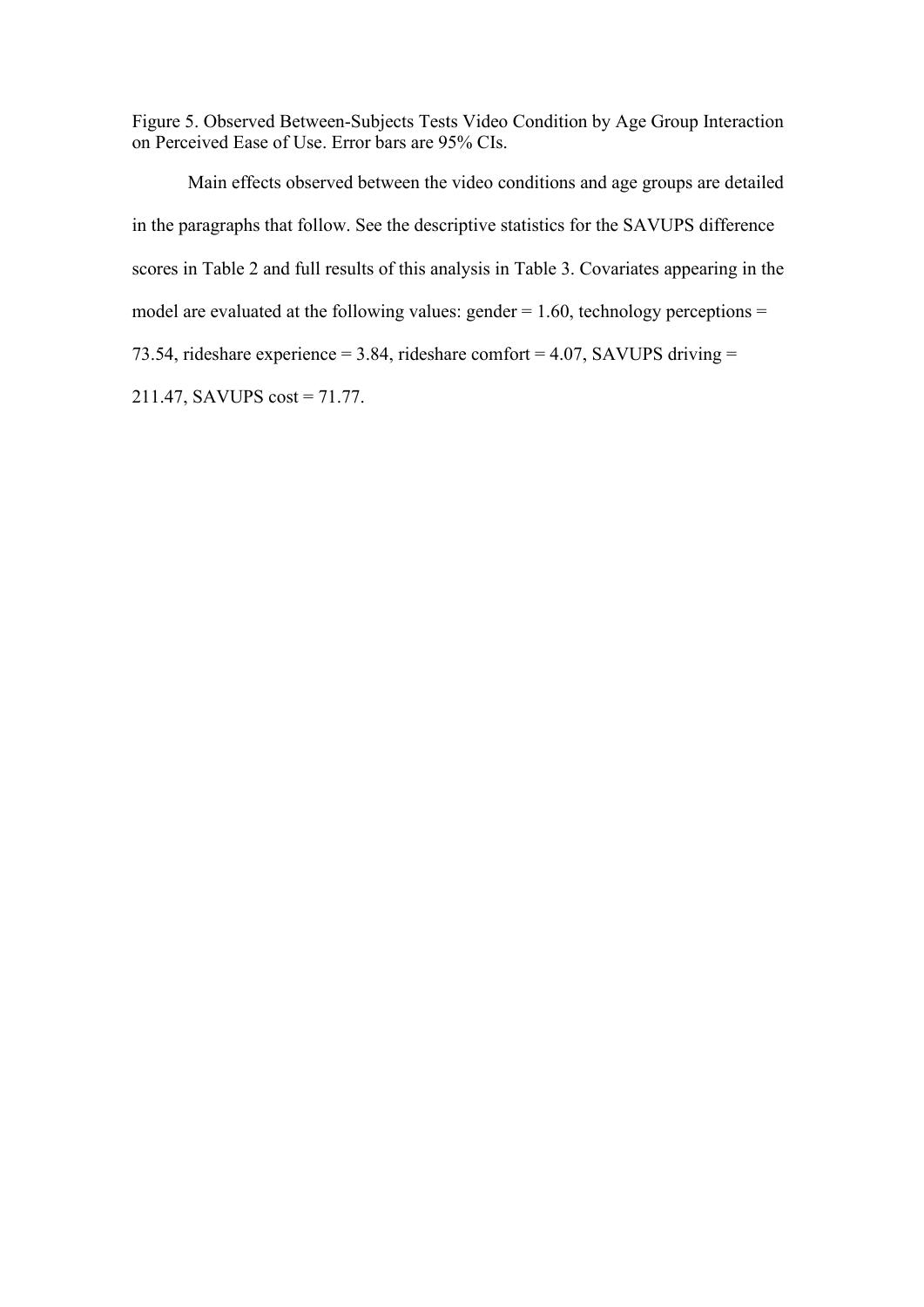|                    |              |              |               |              | Perceived     |                | Desire for      |                 |              |
|--------------------|--------------|--------------|---------------|--------------|---------------|----------------|-----------------|-----------------|--------------|
|                    |              |              | Intent to Use |              | Usefulness of | Perceived Ease | Control/Driving |                 | Safety of    |
|                    |              | $\mathcal N$ | <b>SAVs</b>   | Trust in AVs | <b>SAVs</b>   | of Use of SAVs | Efficacy        | <b>SAV Cost</b> | AVs          |
| Video<br>Condition |              |              | mean(SD)      | mean(SD)     | mean(SD)      | mean(SD)       | mean(SD)        | mean(SD)        | mean(SD)     |
|                    | Control      | 124          | 7.46(45.83)   | 11.86(50.82) | 13.75(60.61)  | 8.27(31.1)     | $-6.5(30.17)$   | 11.16(33.34)    | 6.47(30.54)  |
|                    | Educational  | 104          | 19.68(42.23)  | 19.86(54.32) | 34.34(72.13)  | 5.25(36.16)    | $-6.36(39)$     | 10.46(26.14)    | 20.11(32.06) |
|                    | Experiential | 111          | 23.41(43.79)  | 21.41(53.53) | 16.23(49.16)  | 10.22(31.93)   | $-5.54(30.6)$   | 12.8(28.14)     | 24.25(36.91) |
|                    | $Edu + Exp$  | 97           | 25.06(46.61)  | 25.66(60.21) | 24.89(60.64)  | 6.69(26.66)    | $-13.1(34.15)$  | 15.18(33.86)    | 21.97(43.46) |
| Age<br>Group       |              |              |               |              |               |                |                 |                 |              |
|                    | Younger      | 147          | 15.25(44.86)  | 9.99(48.28)  | 9.64(56.23)   | 0.57(35.58)    | $-9.6(34.1)$    | 12.87(32.86)    | 17.43(34.32) |
|                    | Middle       | 145          | 23.42(45.58)  | 22.81(49.3)  | 19.79(57.6)   | 9.94(26.07)    | $-5.53(35.21)$  | 11.6(28.65)     | 11.41(34.53) |
|                    | Older        | 144          | 16.24(44.66)  | 25.11(64.06) | 36.14(67.15)  | 12.74(31.39)   | $-7.89(30.97)$  | 12.42(30.18)    | 24.18(39.11) |

# **Table 2. Video Condition & Age Group SAVUPS Difference Scores**

Note: Edu+Exp = Educational and Experiential Videos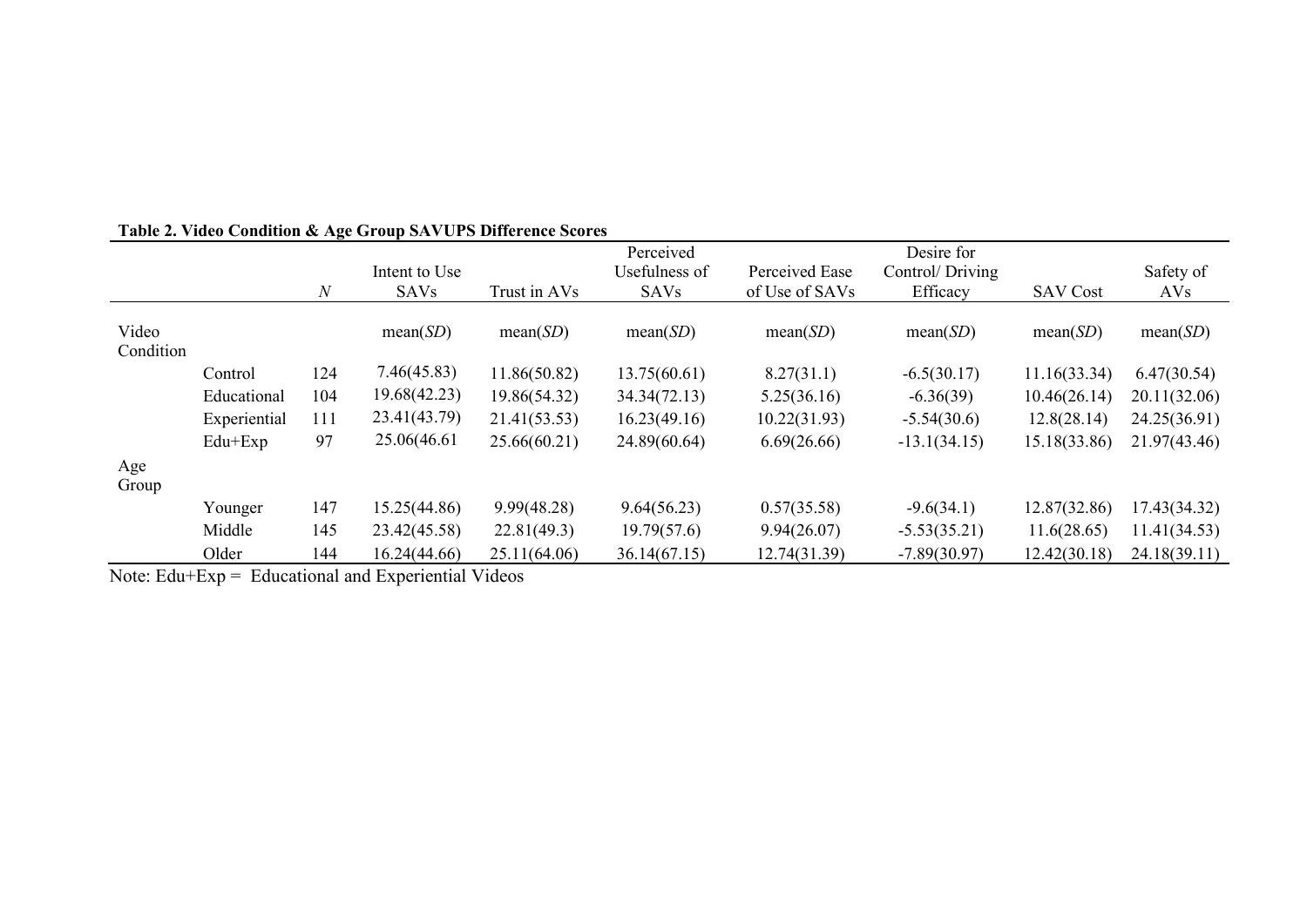| Source of<br>Variation | Dependent Variable | Type III Sum of<br>Squares | DF           | Mean<br>Square | $\boldsymbol{F}$ | Sig.        | $\eta_p^2$       |
|------------------------|--------------------|----------------------------|--------------|----------------|------------------|-------------|------------------|
| Corrected Model        | Intent to Use SAVs | 50050.898 <sup>a</sup>     | 17           | 2944.17        | 1.47             | 0.102       | 0.056            |
|                        | Trust in AVs       | 66060.116 <sup>b</sup>     | 17           | 3885.889       | 1.316            | 0.178       | 0.051            |
|                        | PU of SAVs         | 123566.599c                | 17           | 7268.623       | 2.001            | 0.001       | 0.075            |
|                        | PEOU of SAVs       | 45034.118 <sup>d</sup>     | 17           | 2649.066       | 2.822            | ${}< 0.001$ | 0.103            |
|                        | Safety of AVs      | 72625.436 <sup>e</sup>     | 17           | 4272.084       | 3.549            | < 0.001     | 0.126            |
| Intercept              | Intent to Use SAVs | 425.459                    | $\mathbf{1}$ | 425.459        | 0.212            | 0.645       | 0.001            |
|                        | Trust in AVs       | 342.826                    | $\mathbf{1}$ | 342.826        | 0.116            | 0.733       | $\boldsymbol{0}$ |
|                        | PU of SAVs         | 2486.48                    | $\mathbf{1}$ | 2486.48        | 0.685            | 0.408       | 0.002            |
|                        | PEOU of SAVs       | 1391.67                    | $\mathbf{1}$ | 1391.67        | 1.483            | 0.224       | 0.004            |
|                        | Safety of AVs      | 362.176                    | 1            | 362.176        | 0.301            | 0.584       | 0.001            |
| Covariate-             | Intent to Use SAVs | 45.832                     | $\mathbf{1}$ | 45.832         | 0.023            | 0.88        | $\mathbf{0}$     |
| Gender                 | Trust in AVs       | 0.92                       | 1            | 0.920          | $\mathbf{0}$     | 0.996       | $\boldsymbol{0}$ |
|                        | PU of SAVs         | 2526.362                   | 1            | 2526.362       | 0.696            | 0.405       | 0.002            |
|                        | PEOU of SAVs       | 999.072                    | $\mathbf{1}$ | 999.072        | 1.064            | 0.303       | 0.003            |
|                        | Safety of AVs      | 284.342                    | $\mathbf{1}$ | 284.342        | 0.236            | 0.627       | 0.001            |
| Covariate-Tech         | Intent to Use SAVs | 241.002                    | $\mathbf{1}$ | 241.002        | 0.12             | 0.729       | $\boldsymbol{0}$ |
| Perceptions            | Trust in AVs       | 6659.394                   | $\mathbf{1}$ | 6659.394       | 2.256            | 0.134       | 0.005            |
|                        | PU of SAVs         | 1323.189                   | $\mathbf{1}$ | 1323.189       | 0.364            | 0.546       | 0.001            |
|                        | PEOU of SAVs       | 2759.137                   | 1            | 2759.137       | 2.94             | 0.087       | 0.007            |
|                        | Safety of AVs      | 6971.914                   | 1            | 6971.914       | 5.792            | 0.017       | 0.014            |
| Covariate-             | Intent to Use SAVs | 9059.517                   | $\mathbf{1}$ | 9059.517       | 4.522            | 0.361       | 0.011            |
| Rideshare              | Trust in AVs       | 426.273                    | $\mathbf{1}$ | 426.273        | 0.144            | 0.384       | $\boldsymbol{0}$ |
| Experience             | PU of SAVs         | 1335.098                   | $\mathbf{1}$ | 1335.098       | 0.368            | 0.744       | 0.001            |
|                        | PEOU of SAVs       | 6737.374                   | $\mathbf{1}$ | 6737.374       | 7.178            | 0.935       | 0.017            |
|                        | Safety of AVs      | 701.648                    | 1            | 701.648        | 0.583            | 0.007       | 0.001            |
| Covariate-             | Intent to Use SAVs | 1671.851                   | $\mathbf{1}$ | 1671.851       | 0.835            | 0.361       | 0.002            |
| Rideshare              | Trust in AVs       | 2246.491                   | 1            | 2246.491       | 0.761            | 0.384       | 0.002            |
| Comfort                | PU of SAVs         | 386.729                    | 1            | 386.729        | 0.106            | 0.744       | $\boldsymbol{0}$ |
|                        | PEOU of SAVs       | 6.207                      | $\mathbf{1}$ | 6.207          | 0.007            | 0.935       | $\boldsymbol{0}$ |
|                        | Safety of AVs      | 8719.729                   | 1            | 8719.729       | 7.244            | 0.007       | 0.017            |
| Covariate-             | Intent to Use SAVs | 4823.116                   | 1            | 4823.116       | 2.408            | 0.122       | 0.006            |
| <b>SAVUPS Driving</b>  | Trust in AVs       | 9333.667                   | $\mathbf{1}$ | 9333.667       | 3.161            | 0.076       | 0.008            |
|                        | PU of SAVs         | 1931.391                   | 1            | 1931.391       | 0.532            | 0.466       | 0.001            |
|                        | PEOU of SAVs       | 1163.07                    | $\mathbf{1}$ | 1163.07        | 1.239            | 0.266       | 0.003            |
|                        | Safety of AVs      | 5212.927                   | 1            | 5212.927       | 4.331            | 0.038       | 0.01             |
| Covariate-             | Intent to Use SAVs | 38.854                     | $\mathbf{1}$ | 38.854         | 0.019            | 0.889       | $\mathbf{0}$     |
| <b>SAVUPS Cost</b>     | Trust in AVs       | 2053.673                   | 1            | 2053.673       | 0.696            | 0.405       | 0.002            |

**Table 3.** Results of SAVUPS Difference Score MANCOVA (Tests of Between-Subjects Effects)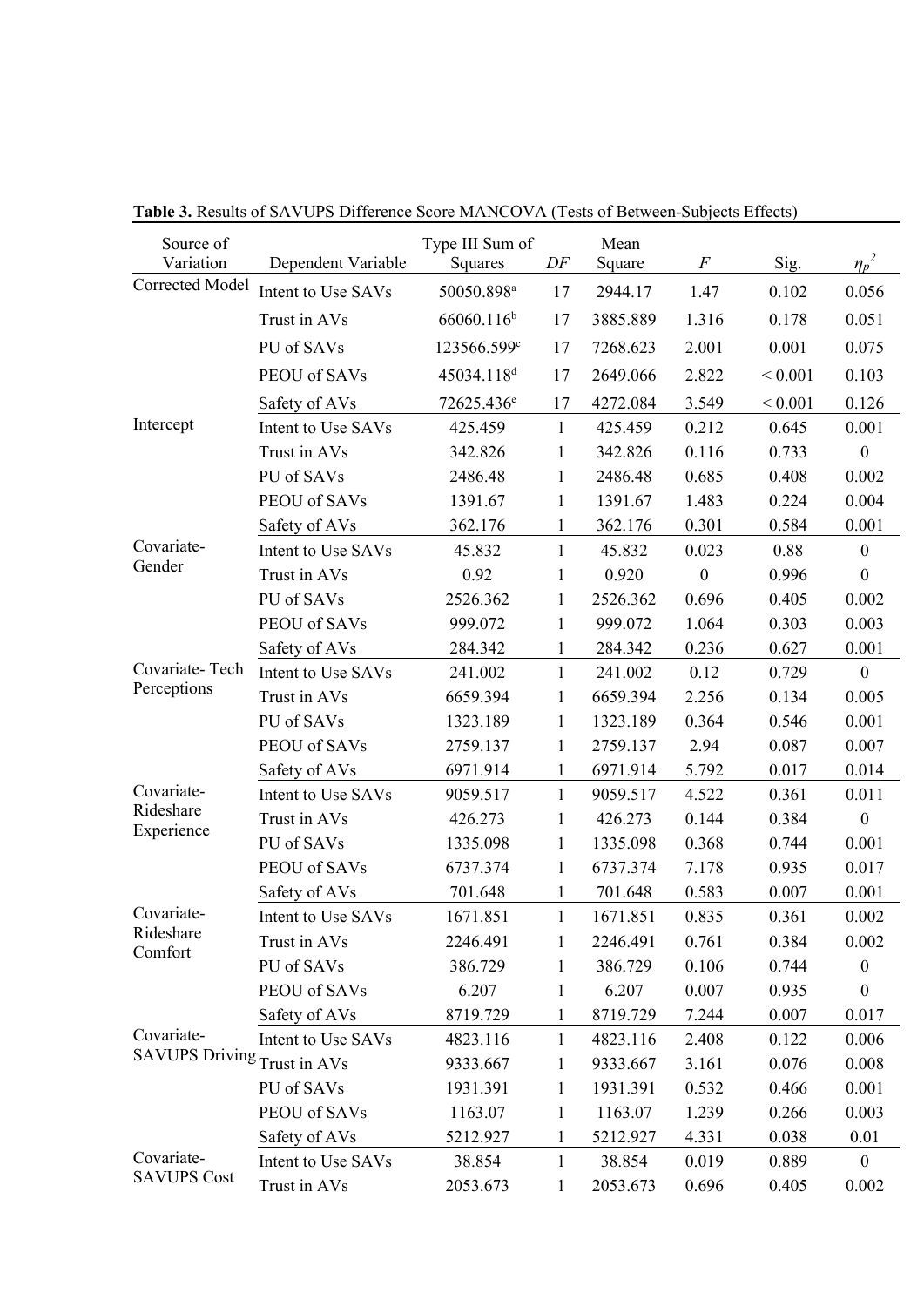|                        | PU of SAVs                          | 7378.965    | 1              | 7378.965  | 2.032 | 0.155            | 0.005            |
|------------------------|-------------------------------------|-------------|----------------|-----------|-------|------------------|------------------|
|                        | PEOU of SAVs                        | 8.543       | $\mathbf{1}$   | 8.543     | 0.009 | 0.924            | $\boldsymbol{0}$ |
|                        | Safety of AVs                       | 4074.293    | $\mathbf{1}$   | 4074.293  | 3.385 | 0.067            | 0.008            |
|                        | Video Condition Intent to Use SAVs  | 20844.216   | $\overline{3}$ | 6948.072  | 3.468 | 0.016            | 0.024            |
|                        | Trust in AVs                        | 8348.188    | 3              | 2782.729  | 0.943 | 0.420            | 0.007            |
|                        | PU of SAVs                          | 24772.703   | 3              | 8257.568  | 2.274 | 0.079            | 0.016            |
|                        | PEOU of SAVs                        | 2296.361    | $\overline{3}$ | 765.454   | 0.815 | 0.486            | 0.006            |
|                        | Safety of AVs                       | 24843.867   | 3              | 8281.289  | 6.88  | $\boldsymbol{0}$ | 0.047            |
| Age Group              | Intent to Use SAVs                  | 9226.077    | $\overline{2}$ | 4613.039  | 2.303 | 0.101            | 0.011            |
|                        | Trust in AVs                        | 24162.239   | $\overline{2}$ | 12081.119 | 4.092 | 0.017            | 0.019            |
|                        | PU of SAVs                          | 43131.142   | $\overline{2}$ | 21565.571 | 5.938 | 0.003            | 0.028            |
|                        | PEOU of SAVs                        | 8700.895    | $\overline{2}$ | 4350.448  | 4.635 | 0.010            | 0.022            |
|                        | Safety of AVs                       | 6396.637    | $\overline{2}$ | 3198.319  | 2.658 | 0.071            | 0.013            |
|                        | Video Condition* Intent to Use SAVs | 5172.305    | 6              | 862.051   | 0.43  | 0.859            | 0.006            |
| Age Group              | Trust in AVs                        | 15712.062   | 6              | 2618.677  | 0.887 | 0.504            | 0.013            |
|                        | PU of SAVs                          | 23272.265   | 6              | 3878.711  | 1.068 | 0.381            | 0.015            |
|                        | PEOU of SAVs                        | 14942.119   | 6              | 2490.353  | 2.653 | 0.015            | 0.037            |
|                        | Safety of AVs                       | 1521.47     | 6              | 253.578   | 0.211 | 0.973            | 0.003            |
| Error                  | Intent to Use SAVs                  | 837383.239  | 418            | 2003.309  |       |                  |                  |
|                        | Trust in AVs                        | 1234128.588 | 418            | 2952.461  |       |                  |                  |
|                        | PU of SAVs                          | 1518138.162 | 418            | 3631.909  |       |                  |                  |
|                        | PEOU of SAVs                        | 39350.855   | 418            | 938.638   |       |                  |                  |
|                        | Safety of AVs                       | 503145.598  | 418            | 1203.698  |       |                  |                  |
| Total                  | Intent to Use SAVs                  | 1032394     | 436            |           |       |                  |                  |
|                        | Trust in AVs                        | 1463375     | 436            |           |       |                  |                  |
|                        | PU of SAVs                          | 1849660     | 436            |           |       |                  |                  |
|                        | PEOU of SAVs                        | 463402      | 436            |           |       |                  |                  |
|                        | Safety of AVs                       | 711087      | 436            |           |       |                  |                  |
| <b>Corrected Total</b> | Intent to Use SAVs                  | 887434.138  | 435            |           |       |                  |                  |
|                        | Trust in AVs                        | 13000188.7  | 435            |           |       |                  |                  |
|                        | PU of SAVs                          | 1641704.761 | 435            |           |       |                  |                  |
|                        | PEOU of SAVs                        | 437384.972  | 435            |           |       |                  |                  |
|                        | Safety of AVs                       | 575771.034  | 435            |           |       |                  |                  |

Note. a. R Squared =  $0.056$  (Adjusted R Squared =  $0.018$ ); b. R Squared =  $0.051$  (Adjusted R Squared =  $0.012$ ); c. R Squared =  $0.075$  (Adjusted R Squared =  $0.038$ ); d. R Squared =  $0.103$ (Adjusted R Squared =  $0.066$ ); e. R Squared = 0.126 (Adjusted R Squared =  $0.091$ )

#### *Video Condition Findings*

Multivariate testing showed that watching the educational and/or the experiential video had a significant effect on participants' SAV attitude difference scores, with a Pillai's Trace of  $0.090 F(15, 1248) = 2.56, p < 0.002, \eta_p^2 = 0.030$ . Tests of between-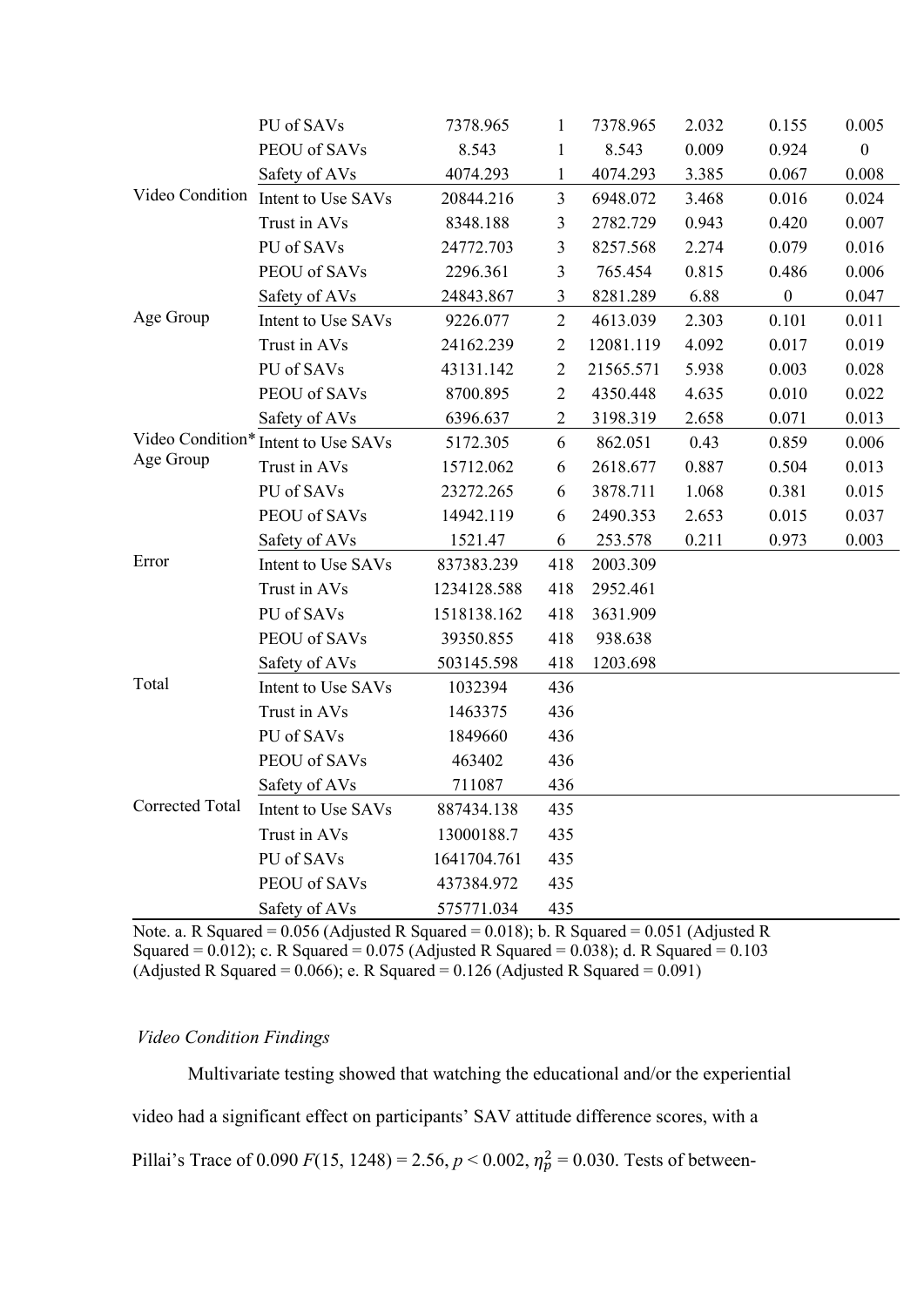subjects effects revealed that intent to use increased significantly more after watching the video(s) in the Both and Experiential conditions  $F(3, 418) = 3.47$ ,  $p < 0.017$ ,  $\eta_p^2 =$ 0.024 (see Figure 6). Perceived safety difference scores also increased significantly more after viewing any of the intervention videos compared to the control condition  $F(3, 418) = 6.88, p < 0.0001, \eta_p^2 = 0.47$  (see Figure 7).



Figure 6. SAVUPS Intent to Use Difference Scores by Video Condition. Error bars are 95% CIs.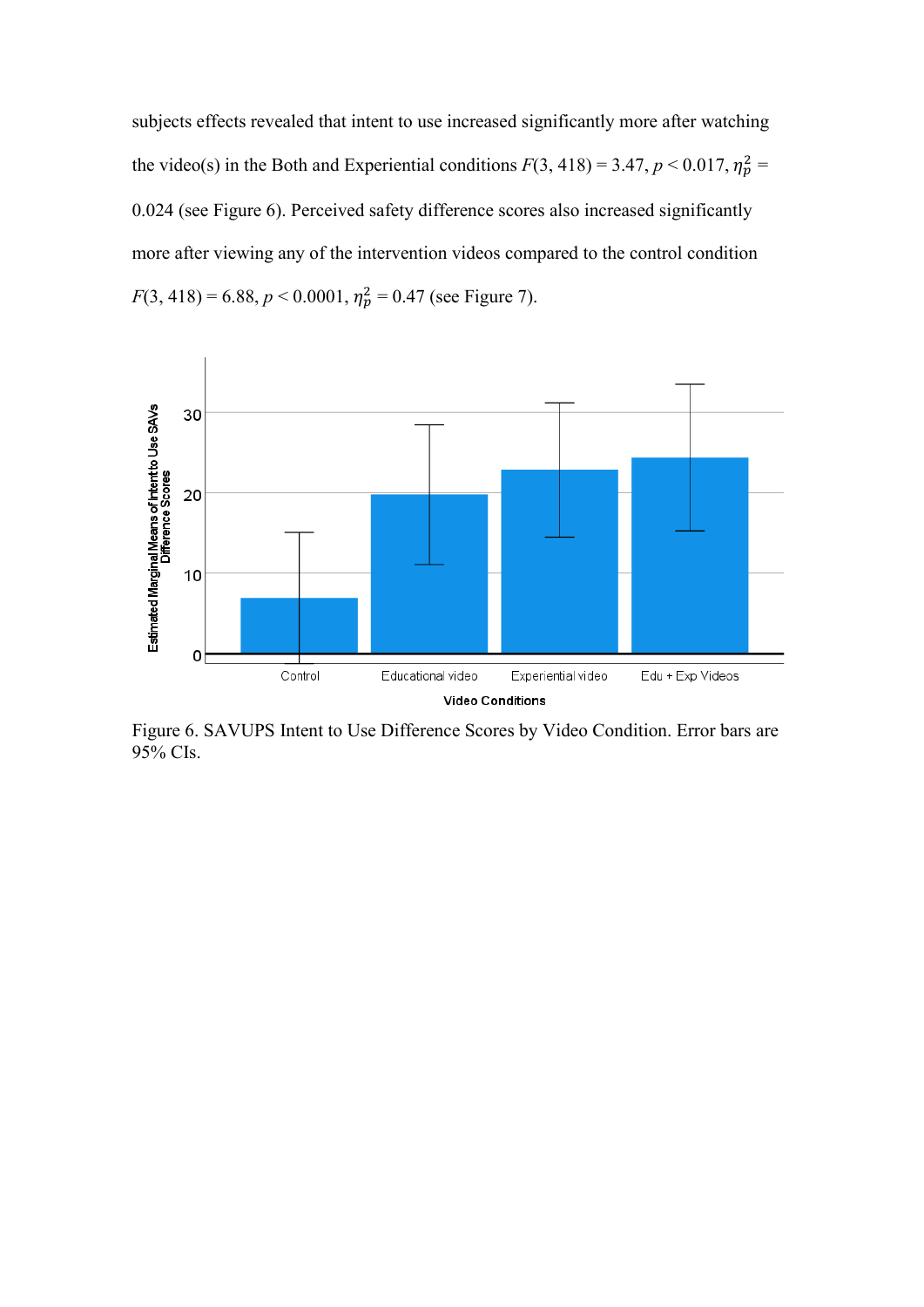

Figure 7. SAVUPS AV Safety Difference Scores by Video Condition. Error bars are 95% CIs.

# *Age Group Findings*

For differences between age groups, multivariate testing showed that older adults had greater improvements in their attitudes towards SAVs than younger respondents, with Pillai's Trace of 0.078,  $F(10, 830) = 3.39, p < 0.0001, \eta_p^2 = 0.039$ . Tests of between-subjects effects showed that older adults' trust toward AVs increased significantly more than younger adults  $(F(2, 418) = 4.09, p < 0.018, \eta_p^2 = 0.019$ ; see Figure 8). Older adults also increased significantly more in PU of SAVs than younger adults  $(F(2, 418) = 5.94, p < 0.004, \eta_p^2 = 0.28$ ; see Figure 9), as well as PEOU increasing more for older adults than either middle-aged or younger adults  $(F(2, 418) =$ 4.64,  $p < 0.02$ ,  $\eta_p^2 = 0.022$ ; see Figure 10) after watching their randomly assigned video(s).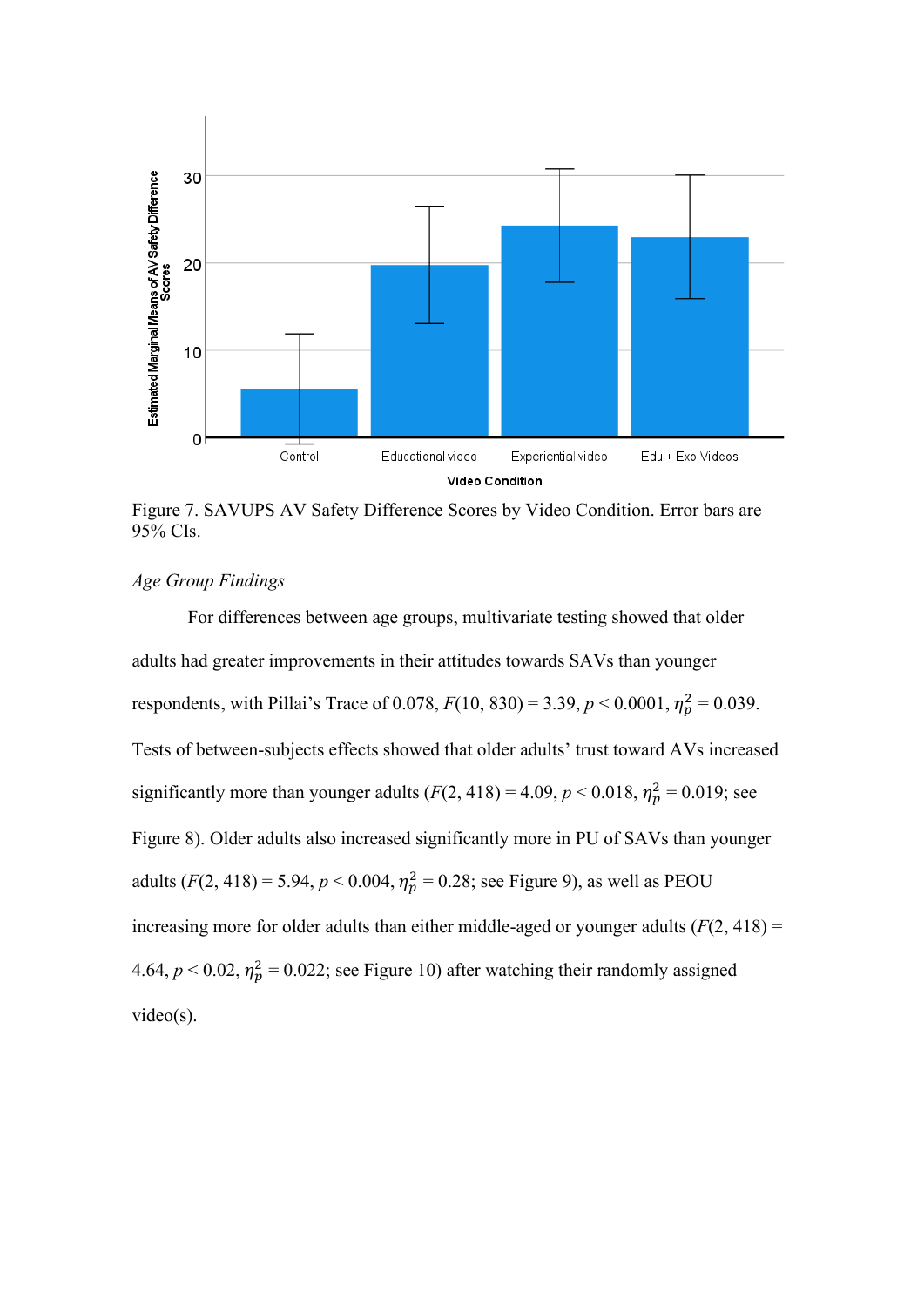

Figure 8. SAVUPS Trust in AVs Difference Scores by Age Group. Error bars are 95% CIs.



Figure 9. SAVUPS Perceived Usefulness of SAVs Difference Scores by Age Group. Error bars are 95% CIs.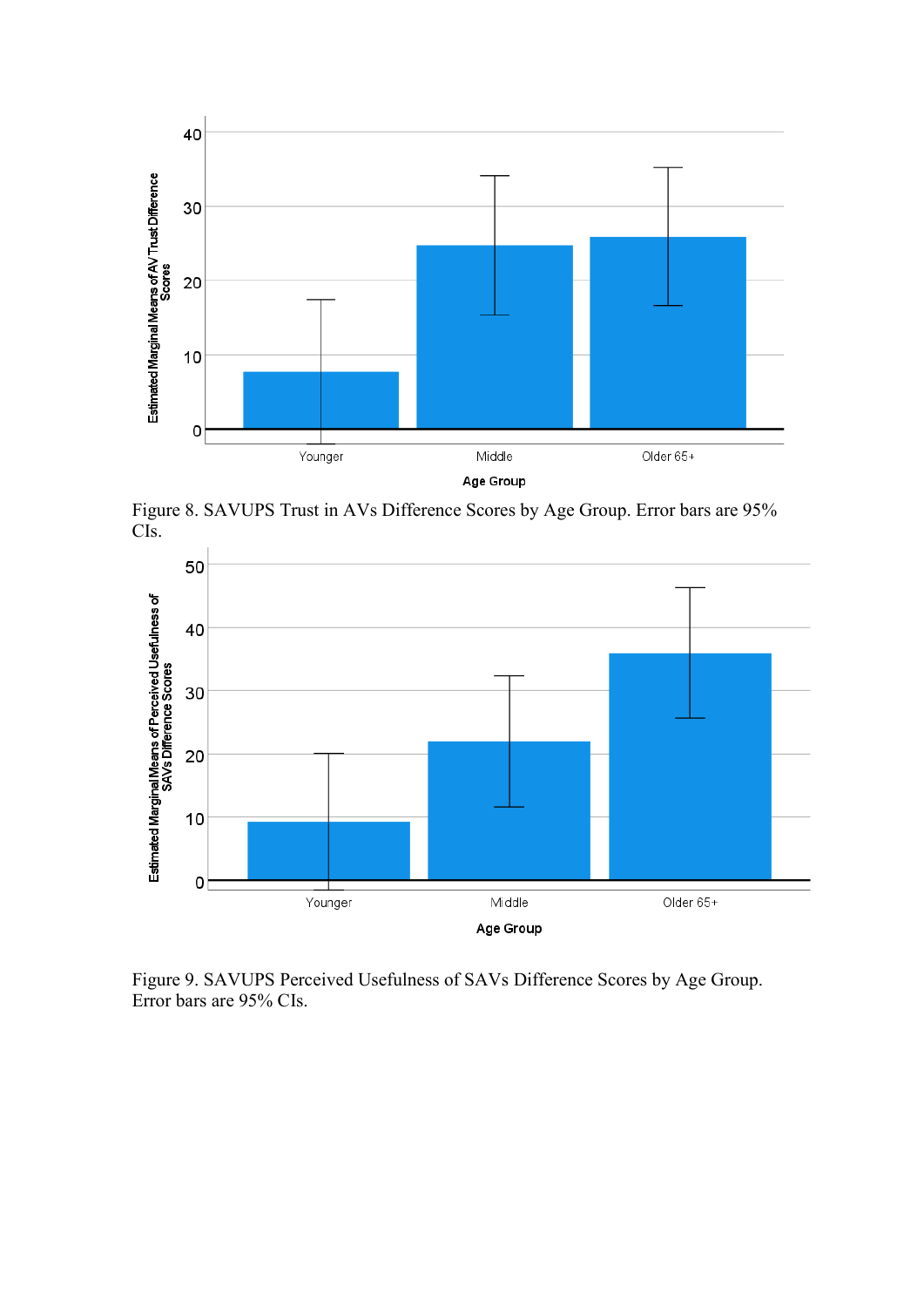

Figure 10. SAVUPS Perceived Ease of Use of SAVs Difference Scores by Age Group. Error bars are 95% CIs.

### **Discussion**

As can be seen in Figure 3, the baseline attitudes toward SAVs were low to middling for all age groups. Interestingly, there was not a large difference between younger and the older participants' baseline attitudes toward SAVs as we expected based on previous literature. After viewing one of our intervention videos, attitudes shifted in a positive direction, but the observed effect sizes were only in the small to medium range. For example, average intent to use SAVs scores suggested a slight reluctance at baseline. After intervention, the average intent to use scores suggested a neutral intent to use SAVs. While this shift in behavioural intentions to use SAVs is in a positive direction, it does not suggest that online intervention videos can turn someone who was strongly opposed to the use of SAVs into someone who is now intending to use them, but it may make them slightly more open to the idea. Similar trends of participants being slightly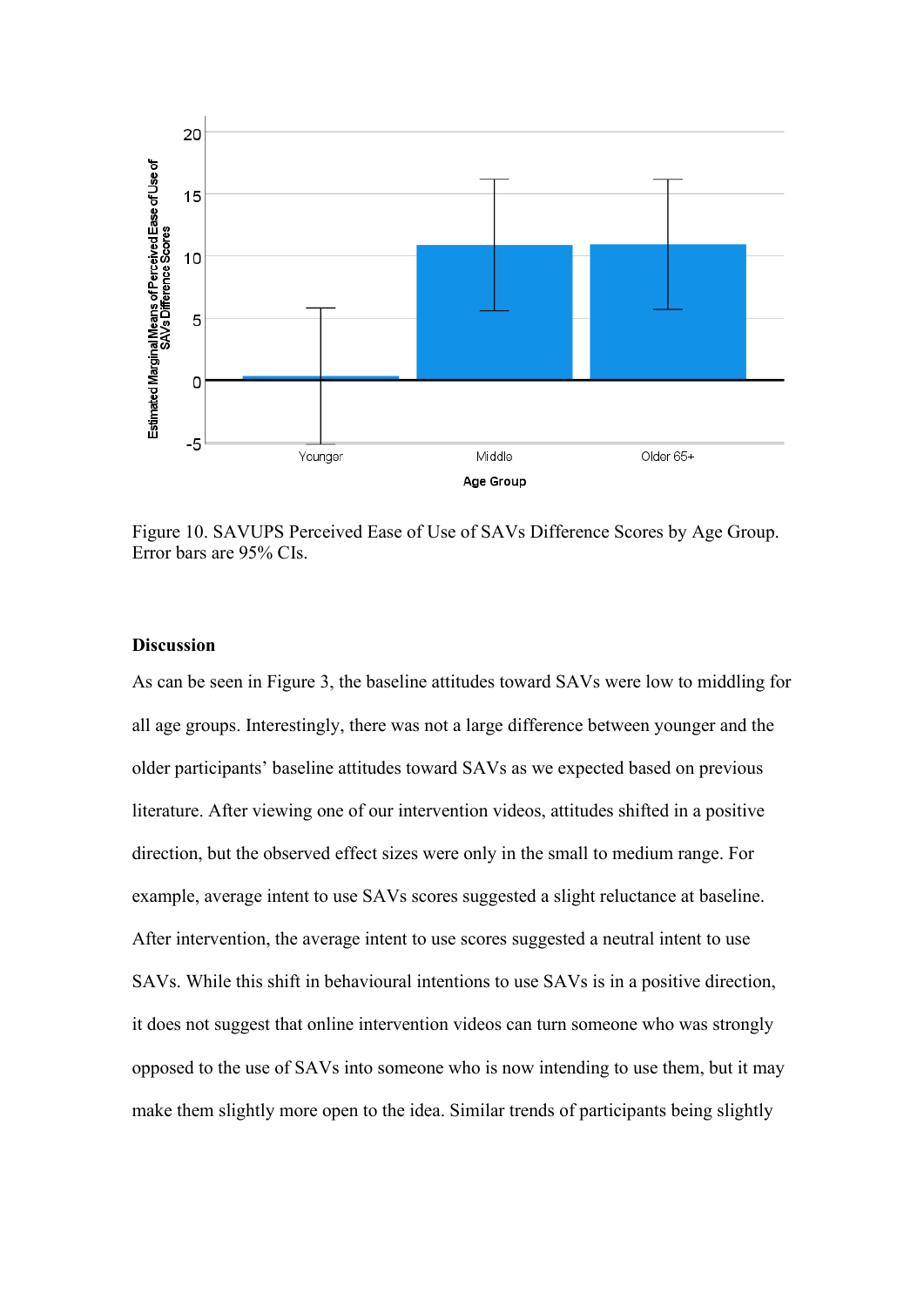more positive about their attitudes toward SAVs can be seen across the other SAVUPS dimensions as well.

We found that short, online videos were useful in improving attitudes toward SAVs. This is promising for future promotional campaigns that companies intending to offer SAV services may want to initiate to increase their profile among potential riders. While the subjective results observed in this study may not directly impact use behaviour, they can serve as indicators for future behaviour. Both video conditions that contained the experiential video showed the potential to increase participants' intent to use SAVs, which provides evidence that short online videos showing AVs safely navigating different, somewhat difficult driving conditions improve the likelihood of SAV services intending to be used by individuals of all ages that view them. Both educational and experiential videos also positively impacted perceptions of safety across the age groups in this study, suggesting that either knowing more about how SAVs work or seeing them in action may improve perceived safety. Findings from this study suggest that both experiential and educational video approaches can have a positive effect on potential users' perception of SAVs and could be integrated into strategies for preparing the public for a future where SAVs play an important part in everyday transportation.

Knowing which methods different age groups respond to most positively when it comes to learning about and accepting SAVs can help stakeholders planning to launch these kinds of services target their messaging. For example, older adults displayed significantly greater increases in PU, trust, and PEOU than their younger counterparts after watching 7-15 minutes of online videos, which shows that the usefulness, trustworthiness, and ease of use of SAVs can be effectively demonstrated using such a brief, easily distributable medium. SAV stakeholders could host promotional events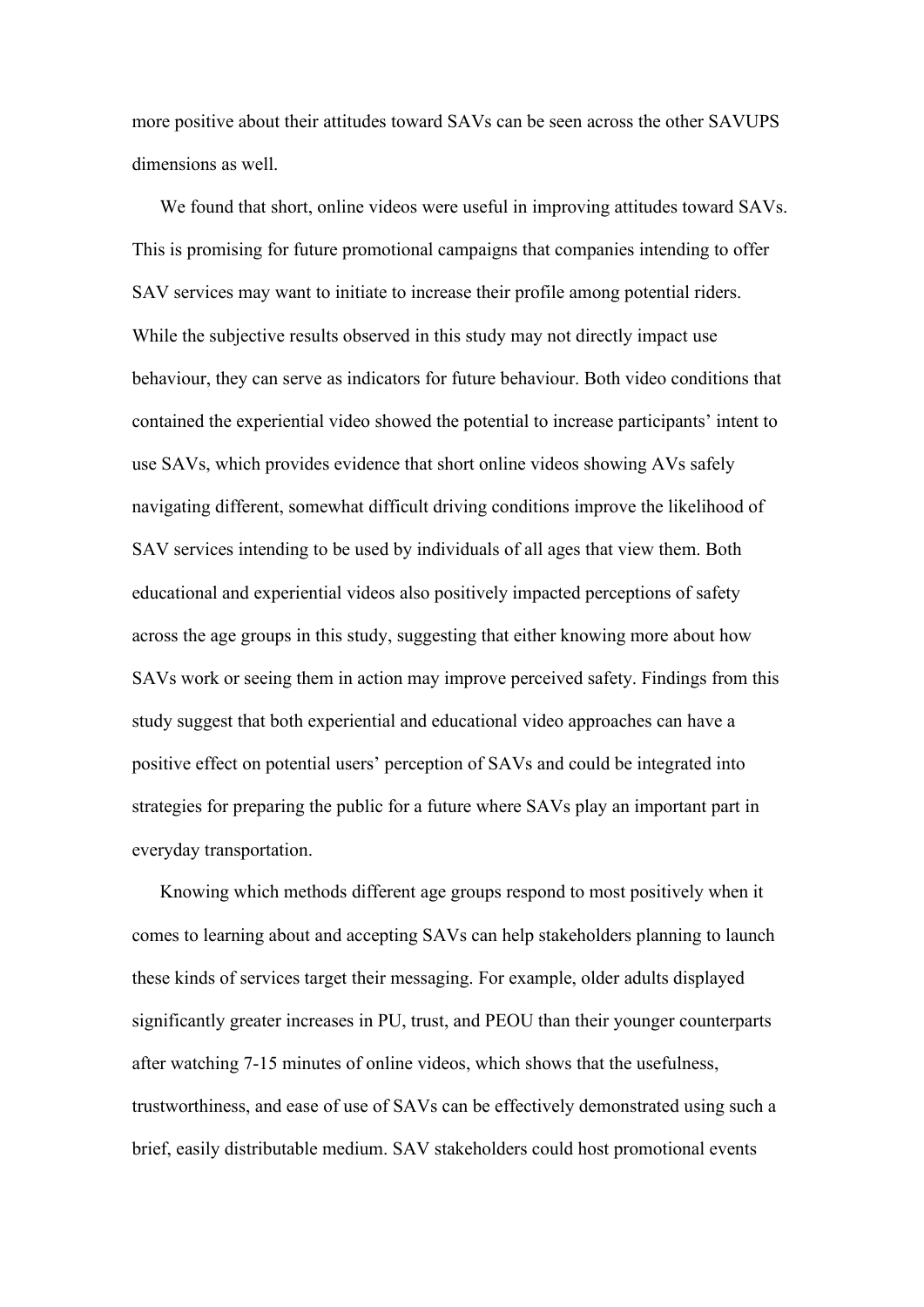aimed at older populations, giving potential users experience with these technologies. In fact, evidence of the potential utility of providing general training on how to use currently available TNC services was observed in an unanticipated between-subjects tests interaction (Figure 5). Older participants' PEOU ratings of SAV services benefitted from viewing the control condition's instructional TNC ridesharing video. This implies that older participants, relative to younger and middle-aged participants, had a lack of understanding of how currently available TNC services might be hailed from their smartphone. Only roughly four-in-ten older adults are smartphone users (Anderson & Perrin, 2017), and this number seems to be increasing. This lack of familiarity and/or comfort with using such technology may be an inhibiting factor limiting older adults' use of current and future ridesharing services. It is possible that these older participants might be conflating the TNC services described in the control video with SAV services, but recent divestures and/or partnerships made by TNCs regarding their self-driving ventures (Conger, 2021; Somerville, 2020) suggests that future SAV services might be hailed quite similarly to today's TNC rides.

While it is promising that promotional campaigns delivered via online video can be modestly effective in improving attitudes, it is still likely that in-person experience would be more effective. Classen and colleagues (2020) observed moderate to large effect sizes in their in-person study, whereas ours are smaller effect sizes. However, due to the costs of such in-person demonstrations, and the wider range of people an online campaign could reach compared to smaller, targeted, in-person interventions, we believe that online videos like the ones used in this study have the potential to have a more widespread impact on the general public's SAV attitudes than in-person demonstrations. It is also worth noting that interventions like these could be safely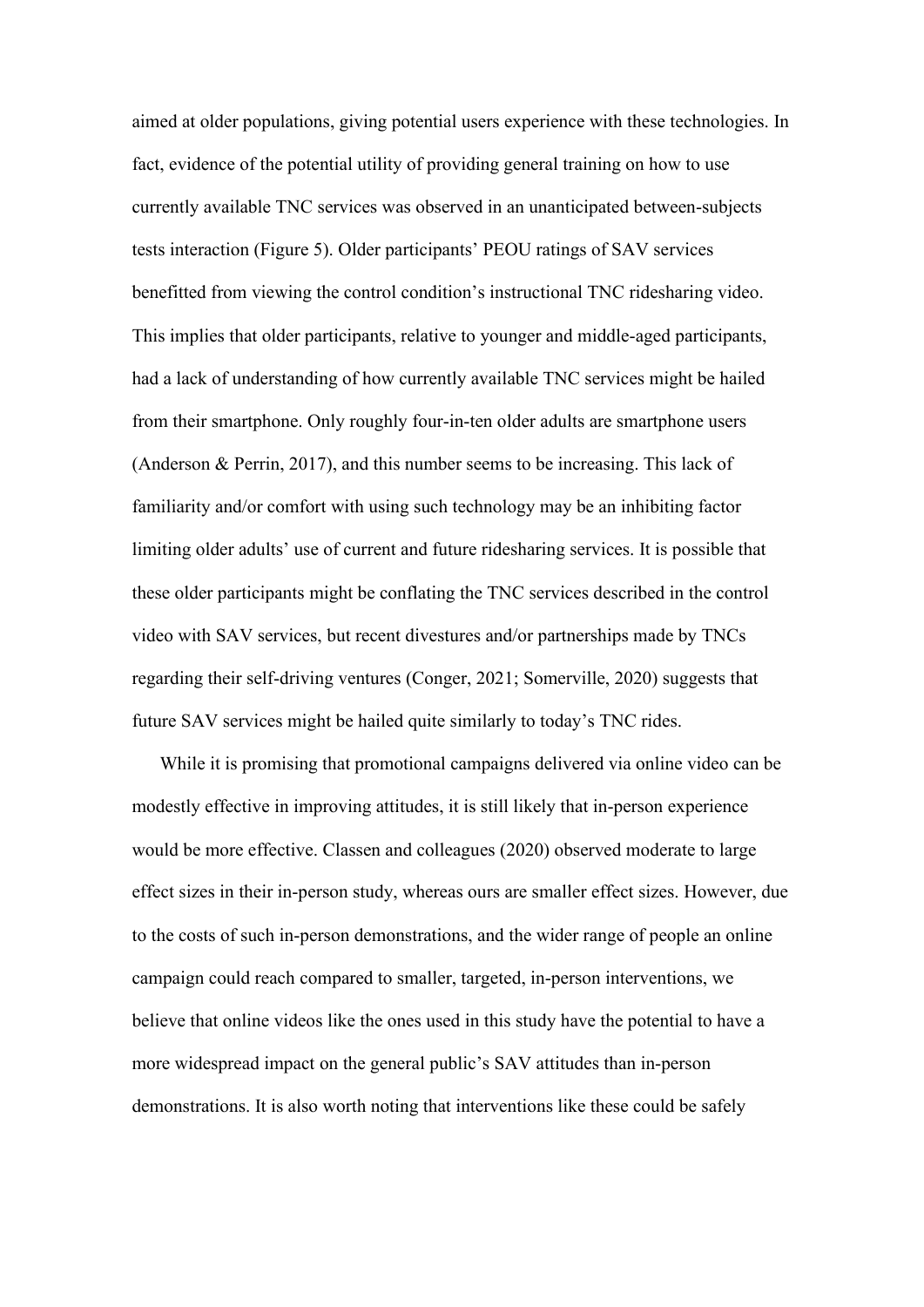deployed now, during a global pandemic, rather than waiting for it to be safe to return to in-person interactions.

This online survey study was not without limitations. One was our limited control over participants' attentiveness to our video interventions. We attempted to mitigate the issue of video attentiveness by removing any participants who spent less than half the video length on the video page and who miss more than one video attention check question, but even with those measures in place it is difficult to ascertain to what extent the video content was absorbed by participants. Another limitation was that our younger adult sample was more homogenous than typical online samples due to local convenience sampling. Younger participants were all students at Clemson University, and their lack of changes in attitudes may have been due to their location in a rural area where there is low availability of any kind of TNC services, and SAV deployment in such areas is unlikely to happen any time soon. Additionally, another limitation is the complex and intertwined nature of SAV attitudes. It is difficult to tell from a single online study what criteria any given participant's reasoning for their responses we collected was based upon. Is the threat of COVID infection leading to a muted effect on participants' willingness to participate in ridesharing? Is the potential physical threat from other unknown riders a consideration? Or is the primary driver of attitudes more the novel, relatively untested, safety-critical technology that AVs rely upon? All of these are questions that will need to be answered before we can say with certainty what kinds of interventions will work best for which age groups when it comes to SAV attitudes.

#### **Conclusion**

Participants of varying ages participated in an online survey study to gauge the impact of educational and experiential videos on their SAV attitudes, which were measured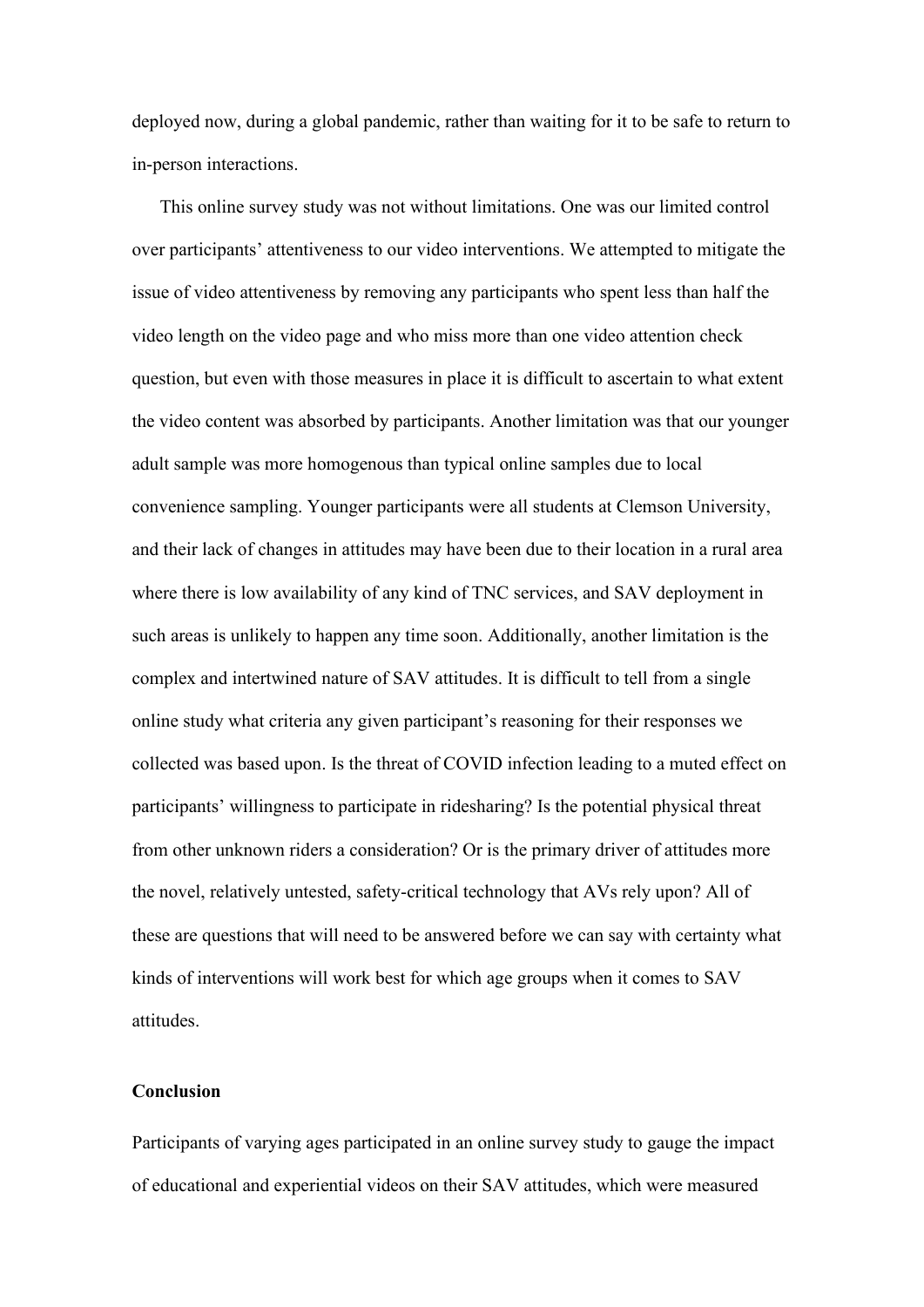before and after watching the intervention videos. Participants viewed videos that either allowed them to see an AV navigating challenging traffic situations from the drivers' as well as the ADS' perspective (experiential), instructed them on how AVs' enabling technologies work and what benefits they might confer (educational), took both educational and experiential perspectives, or explained how current TNC services work (control). Significant changes between the pre- and post-video scores both for between video types and across age groups. While observed effect sizes were small to middling in this study, it is promising for SAV stakeholders that educational and/or experiential videos delivered online can have a modest, positive effect on viewers' attitudes toward SAVs, particularly older adults' attitudes.

#### **Acknowledgements**

We would like to thank the Partners for Automated Vehicle Education (PAVE) for providing materials we used to create our educational video, and Zoox, Inc. for providing the footage used in our experiential video.

#### **Author Contributions**

The authors confirm contribution to the paper as follows: study conception and design: DJS, KB, JL; data collection: DJS, KB, JL; analysis and interpretation of results: DJS, KB; draft manuscript preparation: KB, DJS, JL. All authors reviewed the results and approved the final version of the manuscript.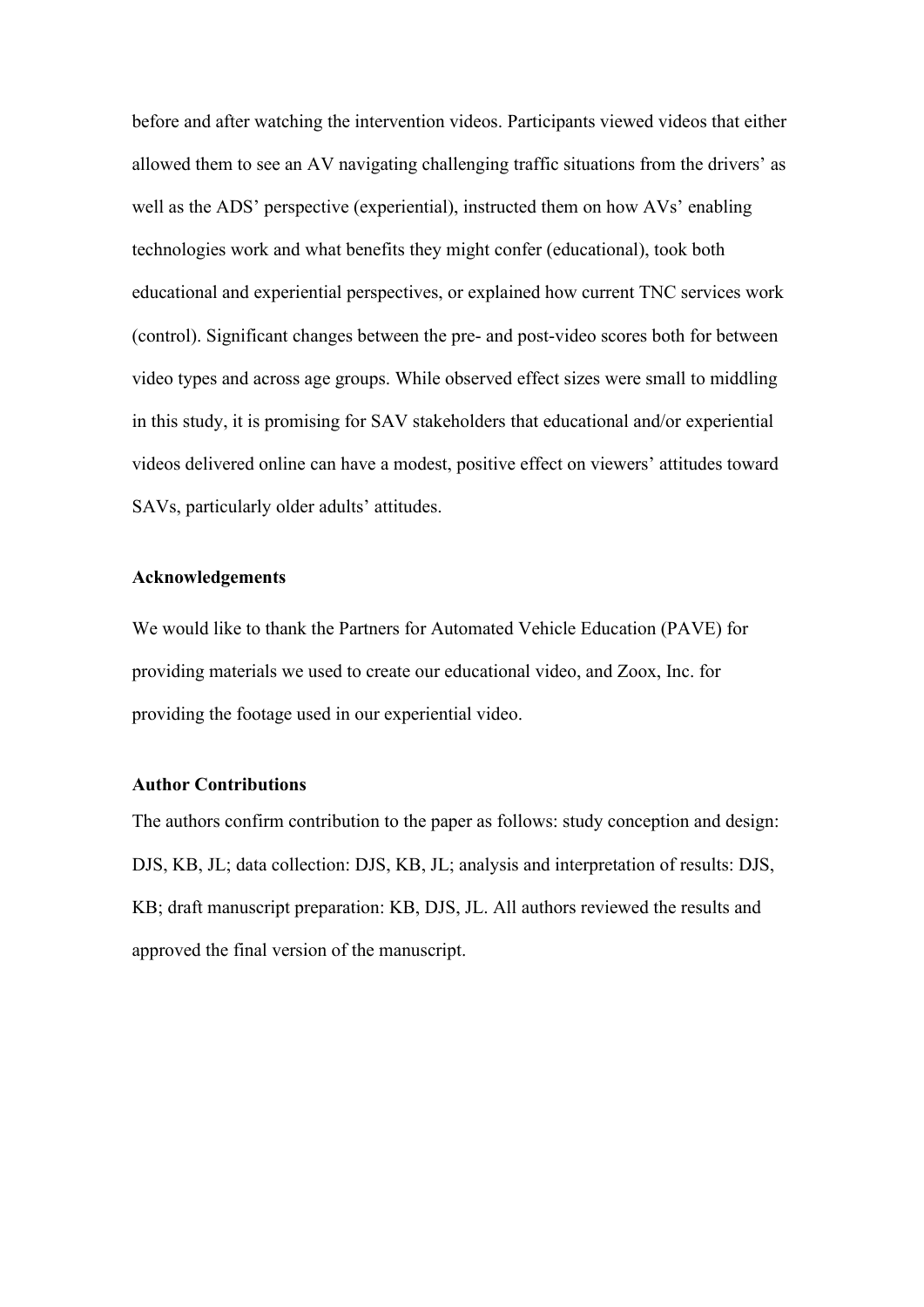#### **References**

- Armstrong, A. W., Parsi, K., Schupp, C. W., Mease, P. J., & Duffin, K. C. (2013). Standardizing Training for Psoraisis Measures: Effectiveness of an Online Training Video of Psoriasis Area and Severity Index Assessment by Physicain and Patient Raters. *Jama Dermatology*. *149(5)*. 577-582. doi:10.1001/jamadermatol.2013.1083.
- Anderson, M., & Perrin, A. (2017). Technology use among seniors. *Washington, DC: Pew Research Center for Internet & Technology*.
- Charness, N., Yoon, J. S., Souders, D., Stothart, C., & Yehnert, C. (2018). Predictors of attitudes toward autonomous vehicles: The roles of age, gender, prior knowledge, and personality. *Frontiers in Psychology, 9*, 2589.
- Classen, S., Mason, J., Wersal, J., Sisiopiku, V. and Rogers, J. (2020). Older Drivers' Experience with Automated Vehicle Technology: Interim Analysis of a Demonstration Study. *Frontiers in Sustainable Cities, 2*, 27.
- Conger, K. (2021, October 8). Lyft sells self-driving project, cutting a big expense. The New York Times. Retrieved on February 6, 2022 from: [https://www.nytimes.com/live/2021/04/26/business/stock-market-today#lyft](https://www.nytimes.com/live/2021/04/26/business/stock-market-today#lyft-sells-self-driving-car-unit)[sells-self-driving-car-unit](https://www.nytimes.com/live/2021/04/26/business/stock-market-today#lyft-sells-self-driving-car-unit)
- English, K., Sweetser, K. D., & Ancu, M. (2011). YouTube-ification of Political Talk: An Examination of Persuasion Appeals in Viral Video. *American Behavioral Scientist. 55(6).* 733-748. [https://doi](https://doi-org.libproxy.clemson.edu/10.1177%2F0002764211398090)[org.libproxy.clemson.edu/10.1177/0002764211398090.](https://doi-org.libproxy.clemson.edu/10.1177%2F0002764211398090)
- Faul, F., Erdfelder, E., Buchner, A., & Lang, A.-G. (2009). Statistical power analyses using G\*Power 3.1: Tests for correlation and regression analyses. *Behavior Research Methods, 41*, 1149-1160.
- Feng, B., Malloch, Y. Z., Kravitz, R. L., Verba, S., Iosif, A. M., Slavik, G., & Henry, S. G. (2021). Assessing the effectiveness of a narrative-based patient education video for promoting opioid tapering. *Patient Education and Counseling, 104*(2), 329-336.
- Gurumurthy, K. M., Kockelman, K. M., & Zuniga-Garcia, N., (2020). First-Mile-Last-Mile Collector-Distributor System using Shared Autonomous Mobility. *Transportation Research Record: Journal of the Transportation Research*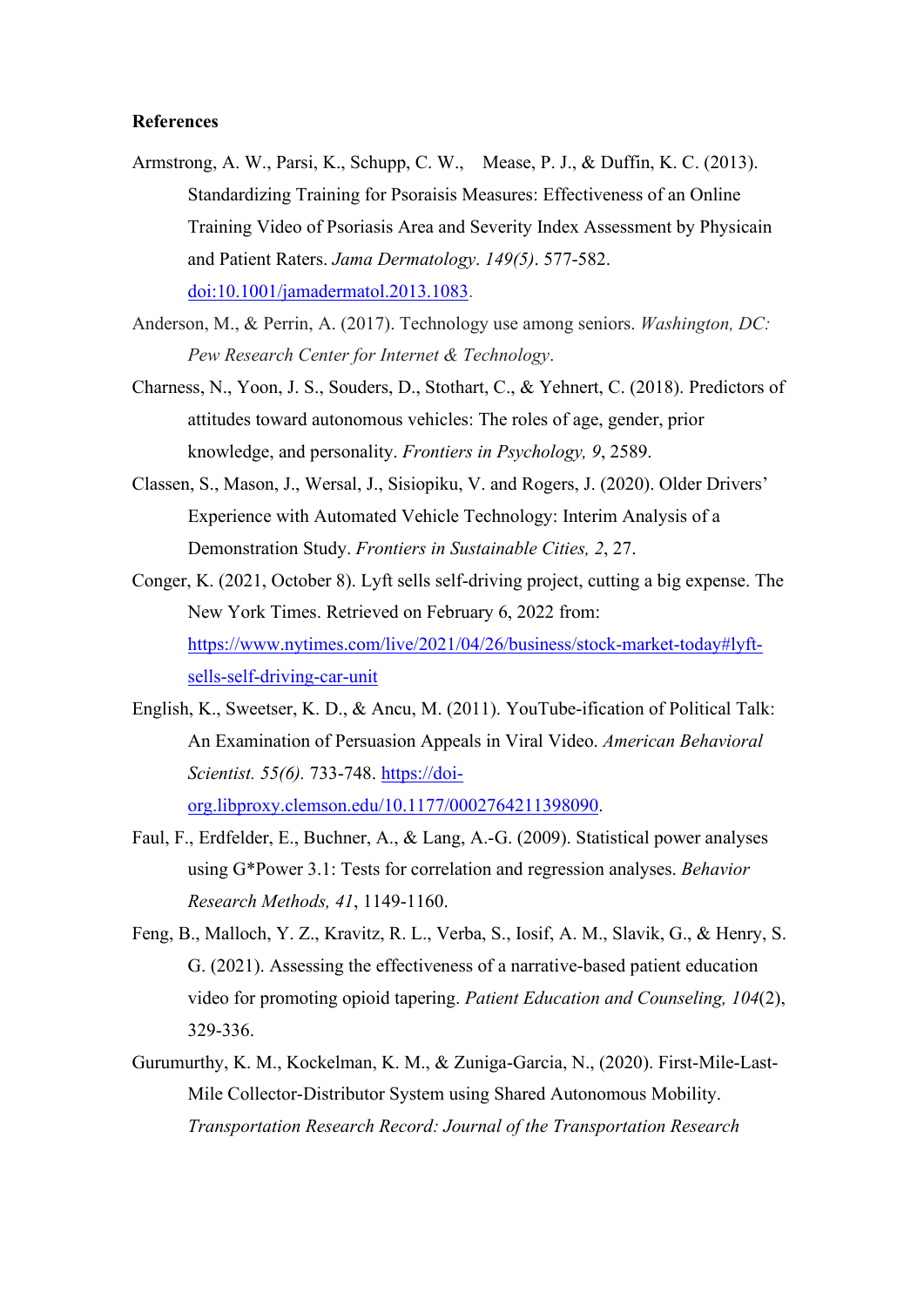*Board, Vol 2674 Issue 10*. 638-647. [https://journals.sagepub.com/doi/full/10.1177/0361198120936267.](https://journals.sagepub.com/doi/full/10.1177/0361198120936267)

- Kent, R., & Lee, M. (1999). Using the Internet for market research: A study of private trading on the Internet. *Journal of the Market Research Society, 41(4)*. 377–385. [https://doi.org/10.1177/147078539904100407.](https://psycnet.apa.org/doi/10.1177/147078539904100407)
- Kyriakidis, M., Happee, R., & de Winter, J. C. (2015). Public opinion on automated driving: Results of an international questionnaire among 5000 respondents. *Transportation Research Part F: Traffic Psychology and Behavior, 32*, 127-140.
- Lee, C., Mehler, B., Reimer, B., & Coughlin, J. F. (2015). User perceptions toward invehicle technologies: Relationships to age, health, preconceptions, and hands-on experience. *International Journal of Human-Computer Interaction, 31*(10), 667- 681.
- Mason, J., Classen, S., Wersal, J., & Sisiopiku, V. P. (2020). Establishing Face and Content Validity of a Survey to Assess Users' Perceptions of AVs. *Transportation Research Record, 2674*(9), 538-547. Motamedi, S., Wang, P., Zhang, T., & Chan, C.Y. (2019). Acceptance of Full Driving Automation: Personally Owned and Shared-Use Concepts. *Human Factors 62*(2), 288–309.
- Nasreddine, Z. S., Phillips, N. A., Bédirian, V., Charbonneau, S., Whitehead, V., Collin, I., & Chertkow, H. (2005). The Montreal Cognitive Assessment, MoCA: a brief screening tool for mild cognitive impairment. *Journal of the American Geriatrics Society, 53*(4), 695-699.
- Paddeu, D., Parkhurst, G., & Shergold, I. (2020). Passenger comfort and trust on firsttime use of a shared autonomous shuttle vehicle. *Transportation Research Part C: Emerging Technologies*, *115*, 102604.
- Ridester.com. (2018 June 13). What is Ridesharing?YouTube. [https://www.youtube.com/watch?v=LjZH\\_W-1JPM.](https://www.youtube.com/watch?v=LjZH_W-1JPM)
- Sarriera, J.M., Alvarez, G.E., Blynn, K., Alesbury, A., Scully, T., & Zhao, J. (2017). To Share or Not to Share: Investigating the Social Aspects of Dynamic Ridesharing. *Transportation Research Record, 2605*(1): 109–117.
- Somerville, H. (2020, December 12). Uber sells self-driving-car unit to autonomousdriving startup. The Wall Street Journal. Retrieved on February 6, 2022 from: [https://www.wsj.com/articles/uber-sells-self-driving-car-unit-to-autonomous](https://www.wsj.com/articles/uber-sells-self-driving-car-unit-to-autonomous-driving-startup-11607380167)[driving-startup-11607380167](https://www.wsj.com/articles/uber-sells-self-driving-car-unit-to-autonomous-driving-startup-11607380167)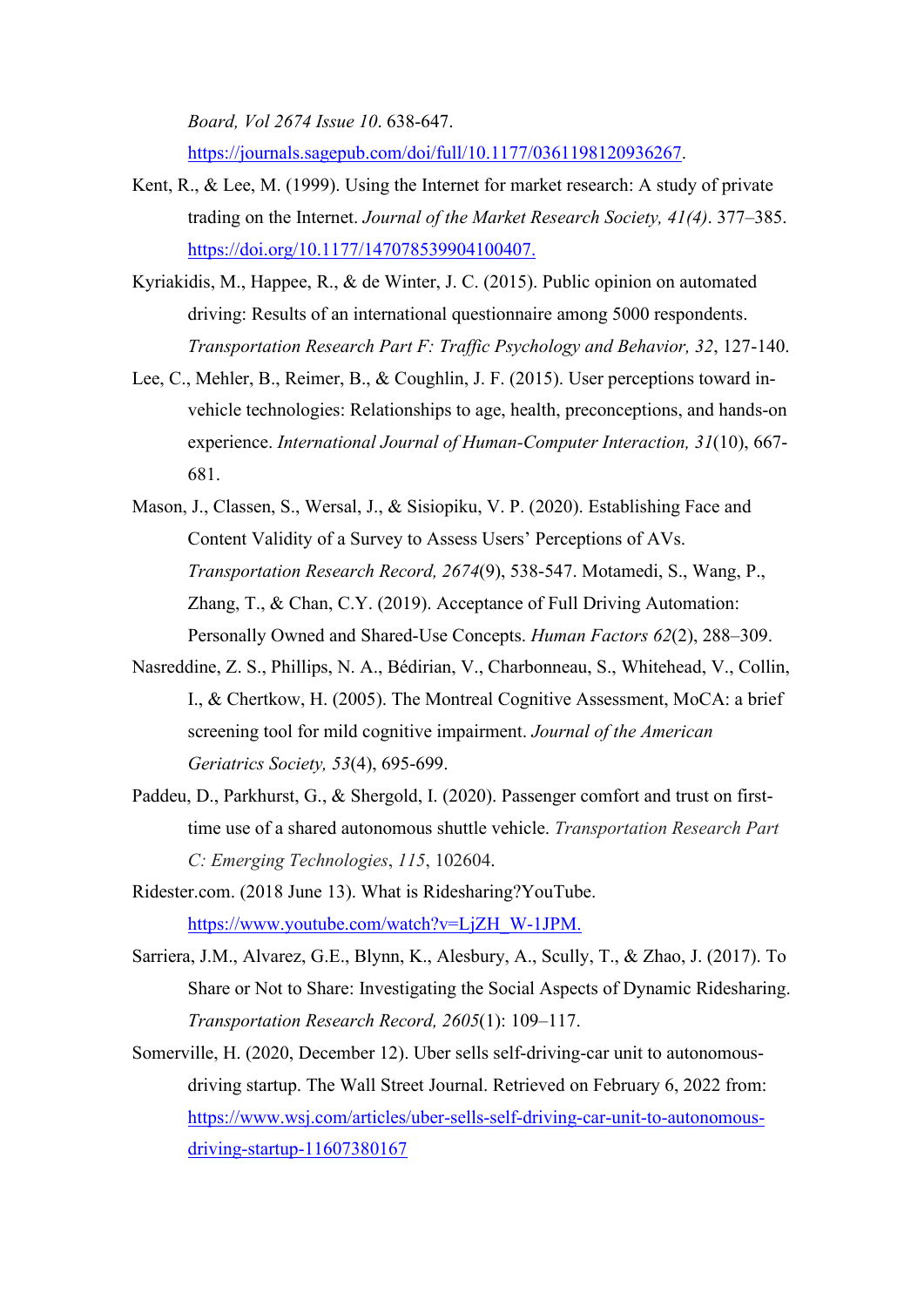- Tuong, W., Larsen, E. R., Armstrong, A. W. (2014). Videos to influence: a systematic review of effectiveness of video-based education in modifying health behaviors. *Journal of Behavioral Medicine. 37.* 218-233. DOI 10.1007/s10865-012-9480-7.
- Wang, S., Jiang, W., Noland, R.B., & Mondischien, A.S. (2020). Attitudes towards privately-owned and shared autonomous vehicles. *Transportation Research Part F: Traffic Psychology and Behavior, 72*, 297-306.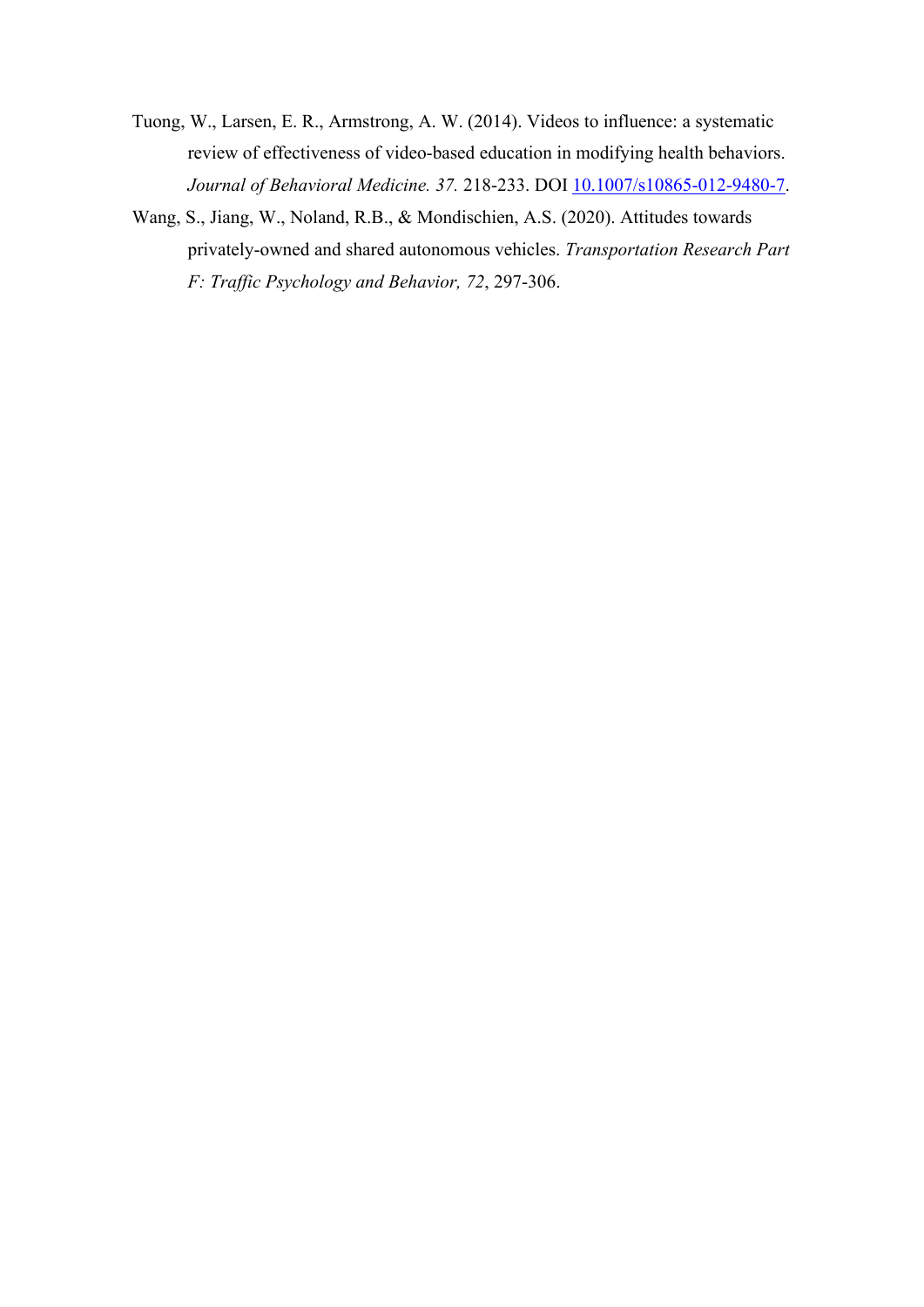# **Appendix A: Comfort with Ridesharing**

Measured on a 7-point Likert scale.

If I were to choose ridesharing over traditional services:

- I would feed safer because there would be another passenger in the car.
- I would feel less safe because there would be more strangers in the car, in addition to the driver.
- I would look forward to having positive interactions with other passengers.
- I would be worried about having negative interactions with other passengers.
- I feel it would be necessary to have a driver who can act as a mediator between passengers if needed.
- I would be excited about the potential to meet someone who is different from me.
- I would be uncomfortable if I were paired with someone who were different from me.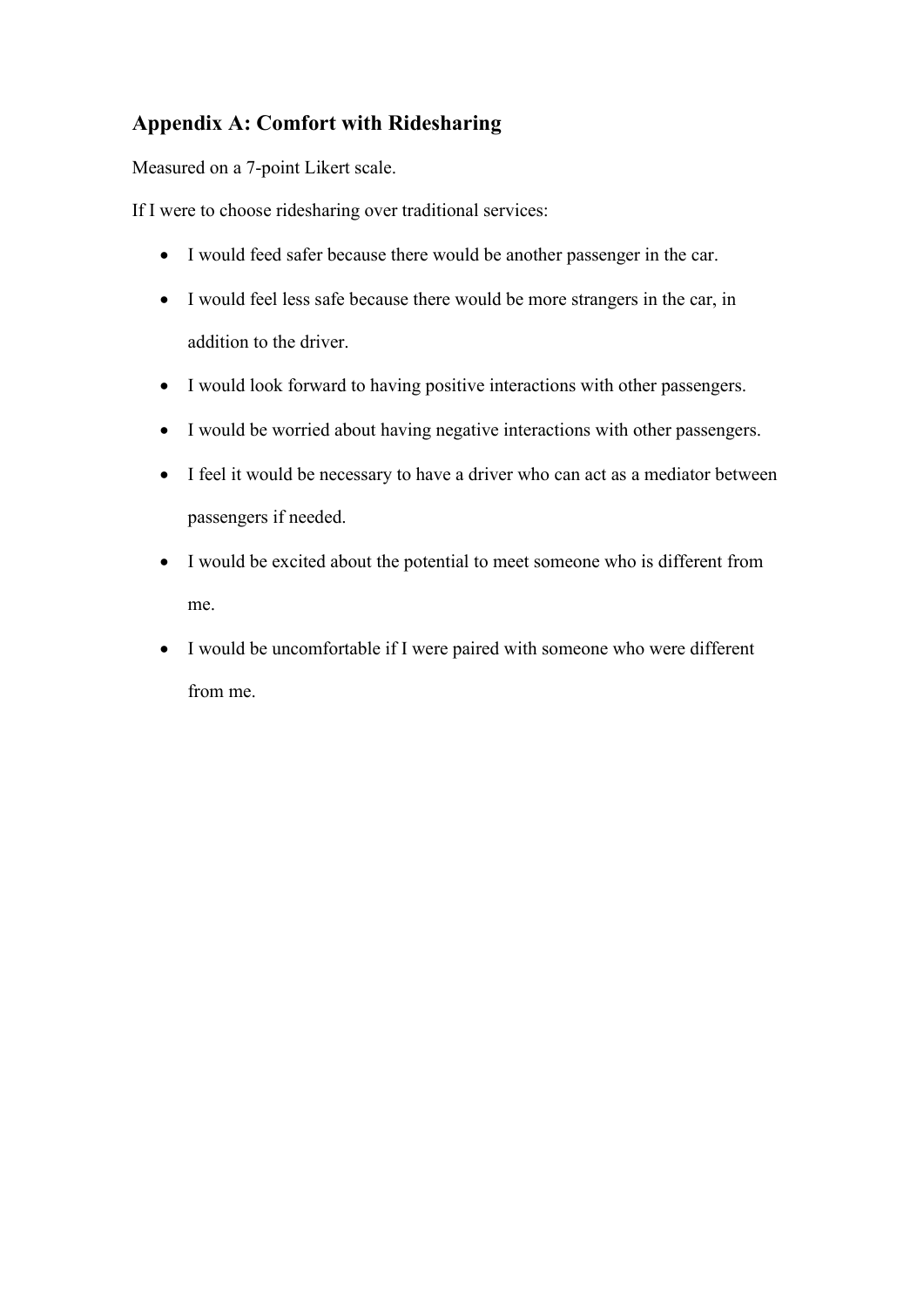# **Appendix B: Perceptions of Technology**

Measured on a 100-point slider

- What is your level of experience with technology?
	- o "Very inexperienced" to "Very experienced"
- Do you self-identify as being an avoider or and early adopter of new technology?
	- o "Avoid as long as possible" to "Try as soon as possible"
- Please rate your ability to learn how to operate a new technology
	- o "Very poor" to "Very good"
- What is your overall trust in technology?
	- o "Very distrustful" to "Very trustful"
- Please rate your level of trust in established car technologies (e.g., cruise control)
	- o "Very distrustful" to "Very trustful"
- Please rate your level of trust in new technologies that are being introduced into cars (e.g., automatic emergency braking, lane-keeping assist)
	- o "Very distrustful" to "Very trustful"
- I have had bad experiences when I try to use new technology instead of doing things "the old-fashioned way"
	- o "Never" to "Always"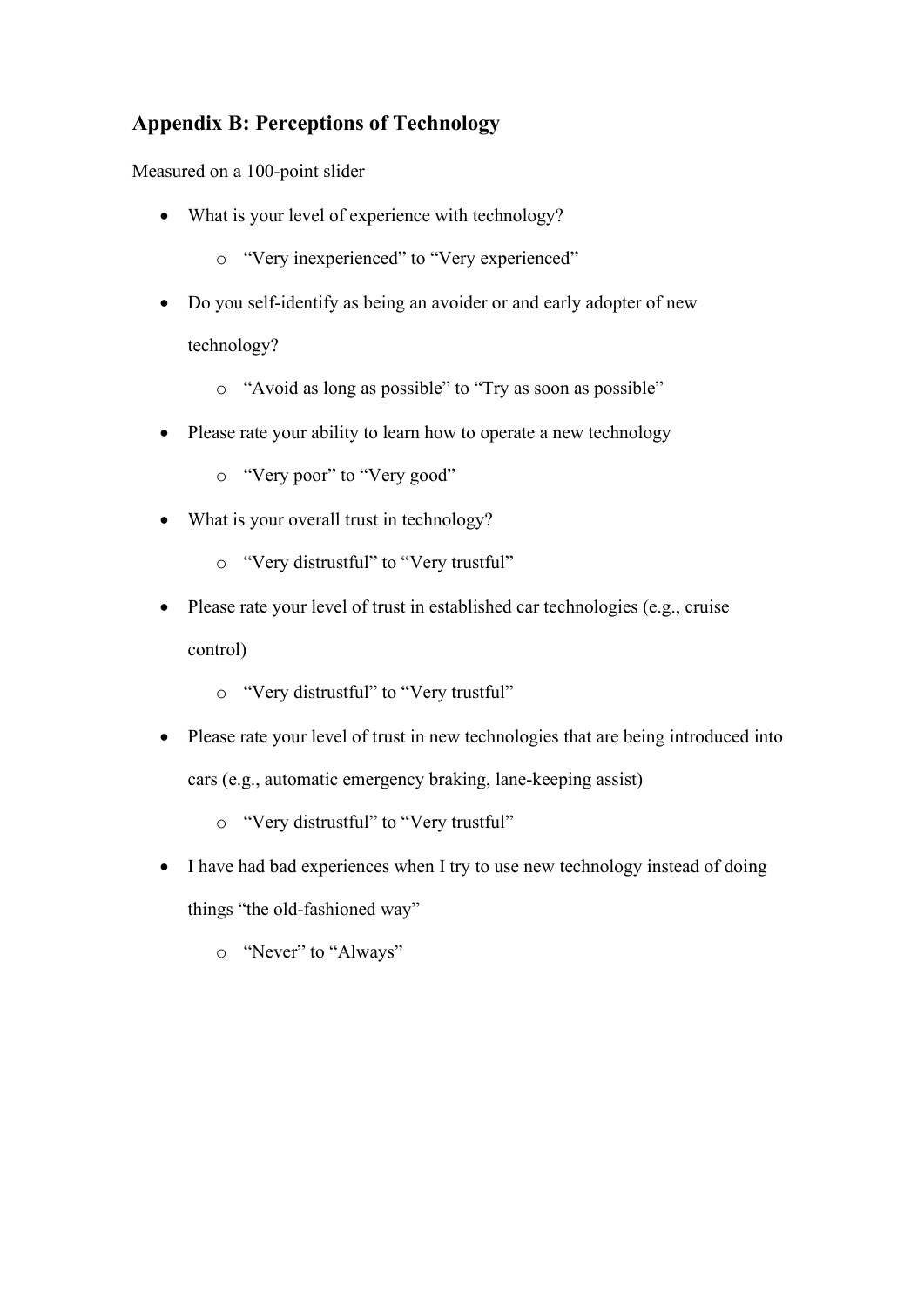# **Appendix C: Shared Automated Vehicle User Perception Survey**

100-pt slider from "Disagree" to "Agree"

Definition: An automated vehicle (i.e., self-driving vehicle, driverless car, self-driving shuttle) is a vehicle that is capable of sensing its environment and navigating without human input. Full-time automation of all driving tasks on any road, under any conditions, and does not require a driver nor a steering wheel. Directions: Please place a vertical dash ( | ) on the scale (by moving the slider) to

- display the degree to which you agree or disagree with the statement.
	- I am open to the idea of using shared automated vehicles.
	- I am suspicious of automated vehicles.
	- I believe I can trust automated vehicles.
	- I would engage in other tasks while riding in an automated vehicle.
	- I believe automated ridesharing services would reduce traffic congestion.
	- I believe automated ridesharing services will alleviate parking headaches.
	- I believe automated ridesharing services will allow me to stay active.
	- Automated ridesharing services will allow me to stay involved in my community.
	- Automated ridesharing services will enhance my quality of life/well-being.
	- I expect that automated ridesharing services will be easy to use.
	- I expect that it would require a lot of effort to figure out how to use automated ridesharing services.
	- I would us an automated ridesharing service on a daily basis.
	- I would rarely use an automated ridesharing service.